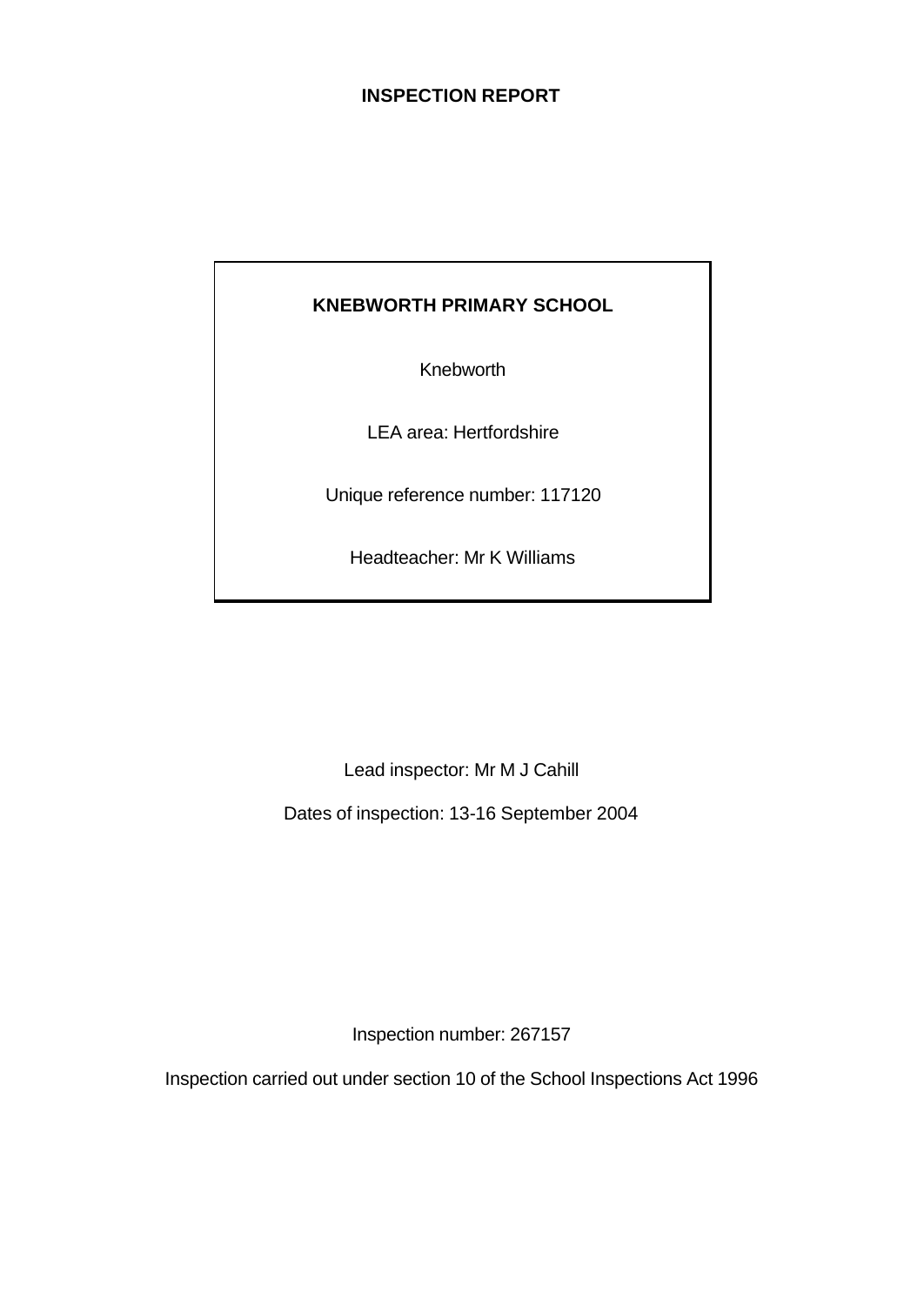### © Crown copyright 2004

This report may be reproduced in whole or in part for non-commercial educational purposes, provided that all extracts quoted are reproduced verbatim without adaptation and on condition that the source and date thereof are stated.

Further copies of this report are obtainable from the school. Under the School Inspections Act 1996, the school must provide a copy of this report and/or its summary free of charge to certain categories of people. A charge not exceeding the full cost of reproduction may be made for any other copies supplied.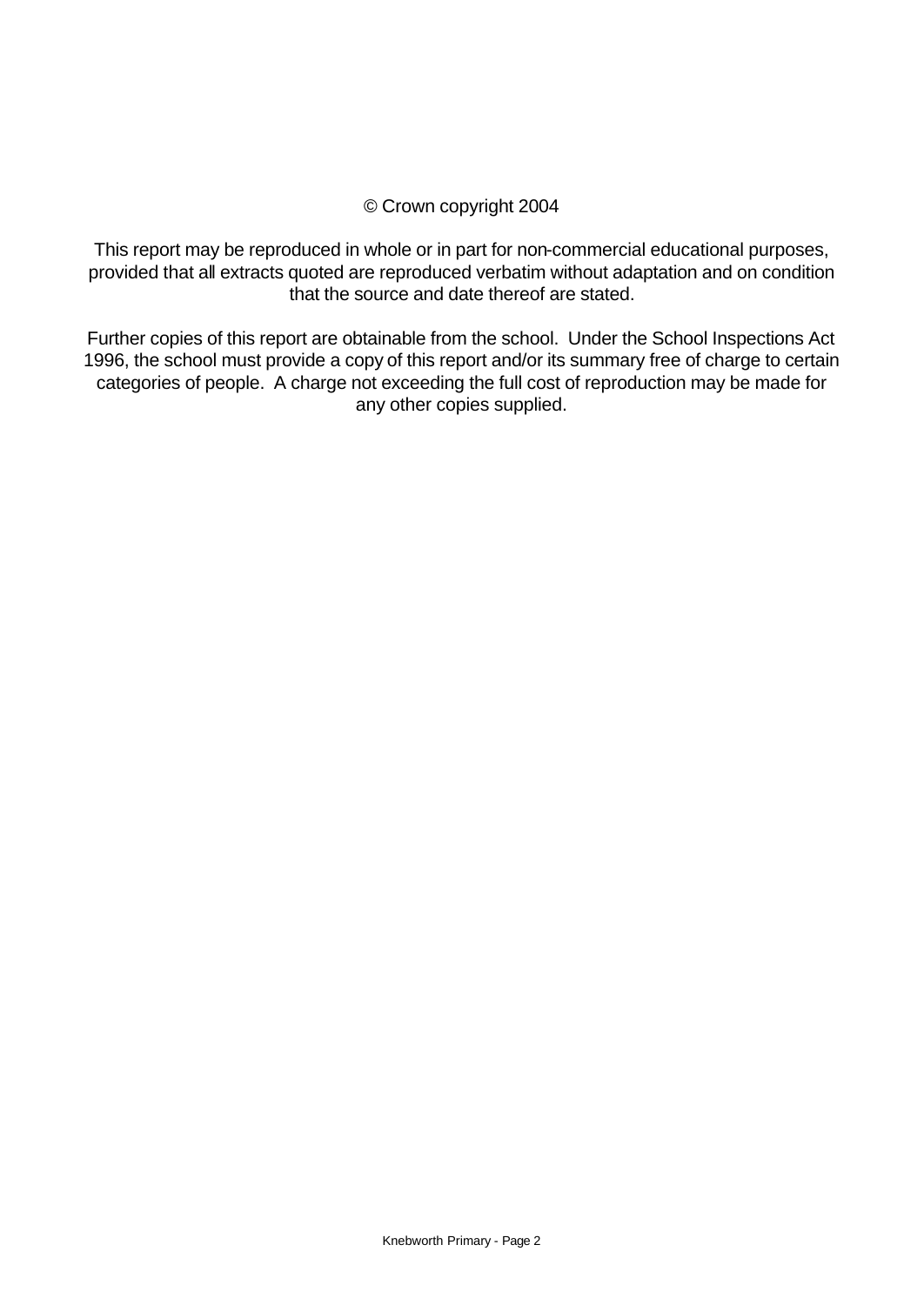### **INFORMATION ABOUT THE SCHOOL**

| Type of school:             |    | Primary              |                             |  |
|-----------------------------|----|----------------------|-----------------------------|--|
| School category:            |    | Community            |                             |  |
| Age range of pupils:        |    | 4 - 11               |                             |  |
| Gender of pupils:           |    |                      | Mixed                       |  |
| Number on roll:             |    |                      | 417                         |  |
| School address:             |    |                      | Swangleys Lane<br>Knebworth |  |
| Postcode:                   |    |                      | Hertfordshire<br>SG3 6AA    |  |
| Telephone number:           |    |                      | 01438 812184                |  |
| Fax number:                 |    |                      | 01438 233400                |  |
| Appropriate authority:      |    |                      | Governing body              |  |
| Name of chair of governors: |    | <b>Stephen Crome</b> |                             |  |
| Date<br>inspection:         | οf |                      | previous March 1999         |  |

### **CHARACTERISTICS OF THE SCHOOL**

The school is situated in the heart of Knebworth, a large village in Hertfordshire. The school serves an area of mainly well-established owner-occupied dwellings with some rented housing; the percentage of pupils known to be eligible for free school meals is below the national average.The school is much bigger than most primary schools, with 396 full-time pupils organised into 14 classes. A further 21 children attend the Nursery class part-time. The vast majority of pupils are from white British families; nevertheless the percentage of pupils whose first language is not English is slightly higher than in most schools.There are a few pupils from a wide range of minority ethnic backgrounds including those from the Asian sub-continent and those of Afro-Caribbean descent.

Attainment on entry is broadly average with annual variations in the proportions of higher attaining children and of those with special educational needs. The overall proportion of pupils with special educational needs is well below the national average; the proportion with a statement of special educational need is below average. As well as a range of learning difficulties, the special educational needs in the school include social, emotional and behavioural; autistic; and speech or communication needs.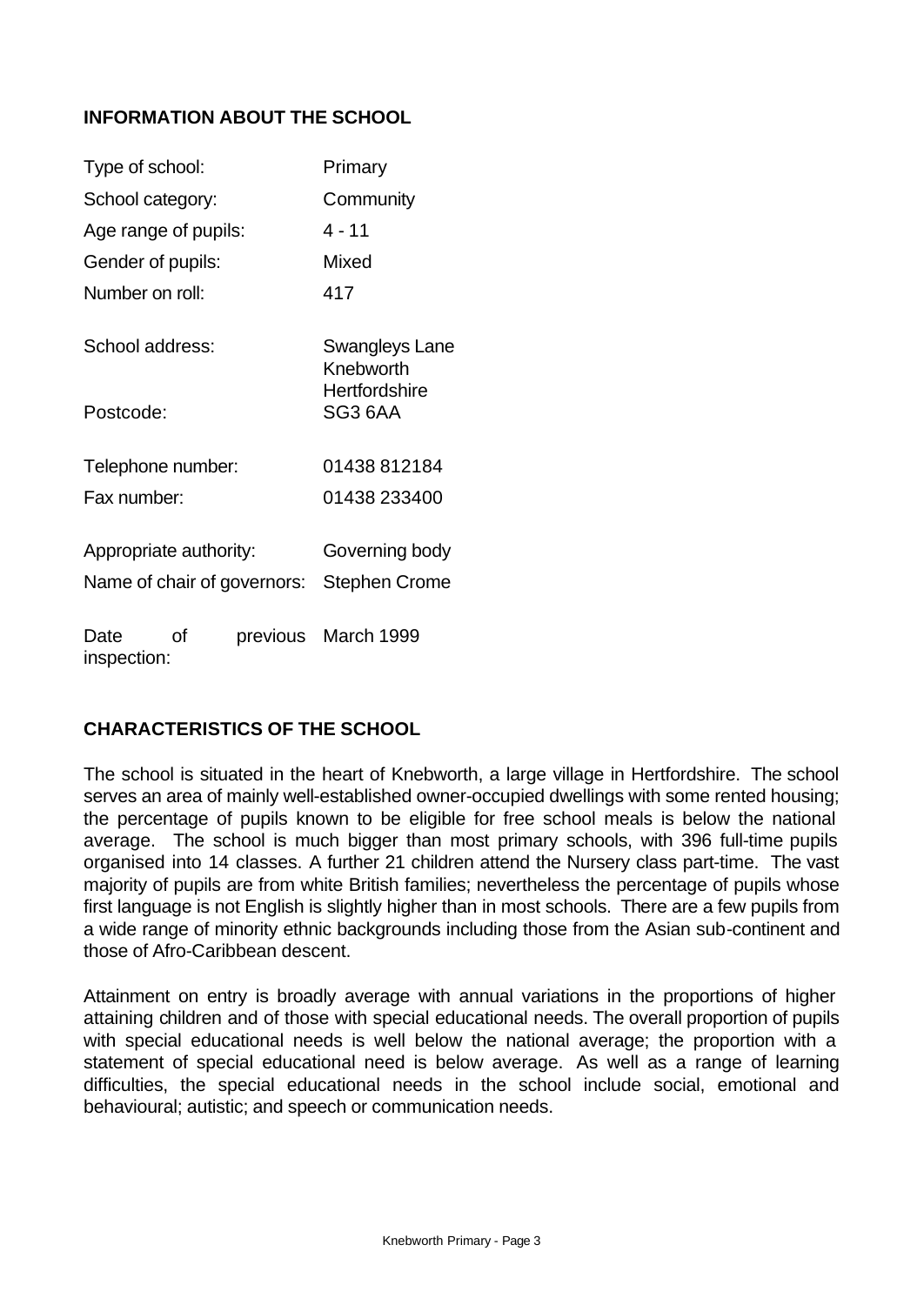## **INFORMATION ABOUT THE INSPECTION TEAM**

| Members of the inspection team |               |                | <b>Subject responsibilities</b>          |  |
|--------------------------------|---------------|----------------|------------------------------------------|--|
| 19623                          | Mr M J Cahill | Lead inspector | <b>Mathematics</b>                       |  |
|                                |               |                | Science                                  |  |
|                                |               |                | Information and communication technology |  |
| 14066                          | Mrs G Hoggard | Lay inspector  |                                          |  |
| 32475                          | Mr N Butt     | Team inspector | Special educational needs                |  |
|                                |               |                | English as an additional language        |  |
|                                |               |                | English                                  |  |
|                                |               |                | Art and design                           |  |
|                                |               |                | Design and technology                    |  |
|                                |               |                | Physical education                       |  |
| 21103                          | Mrs V Ives    | Team inspector | <b>Foundation Stage</b>                  |  |
|                                |               |                | Geography                                |  |
|                                |               |                | <b>History</b>                           |  |
|                                |               |                | <b>Music</b>                             |  |
|                                |               |                | Religious education                      |  |

The inspection contractor was:

PBM, Brookbridge and Bedford Ltd 13a Market Place **Uttoxeter Staffordshire** ST14 8HY

Any concerns or complaints about the inspection or the report should be made initially to the inspection contractor. The procedures are set out in the leaflet *'Complaining about Ofsted Inspections'*, which is available from Ofsted Publications Centre (telephone 07002 637833) or Ofsted's website (www.ofsted.gov.uk).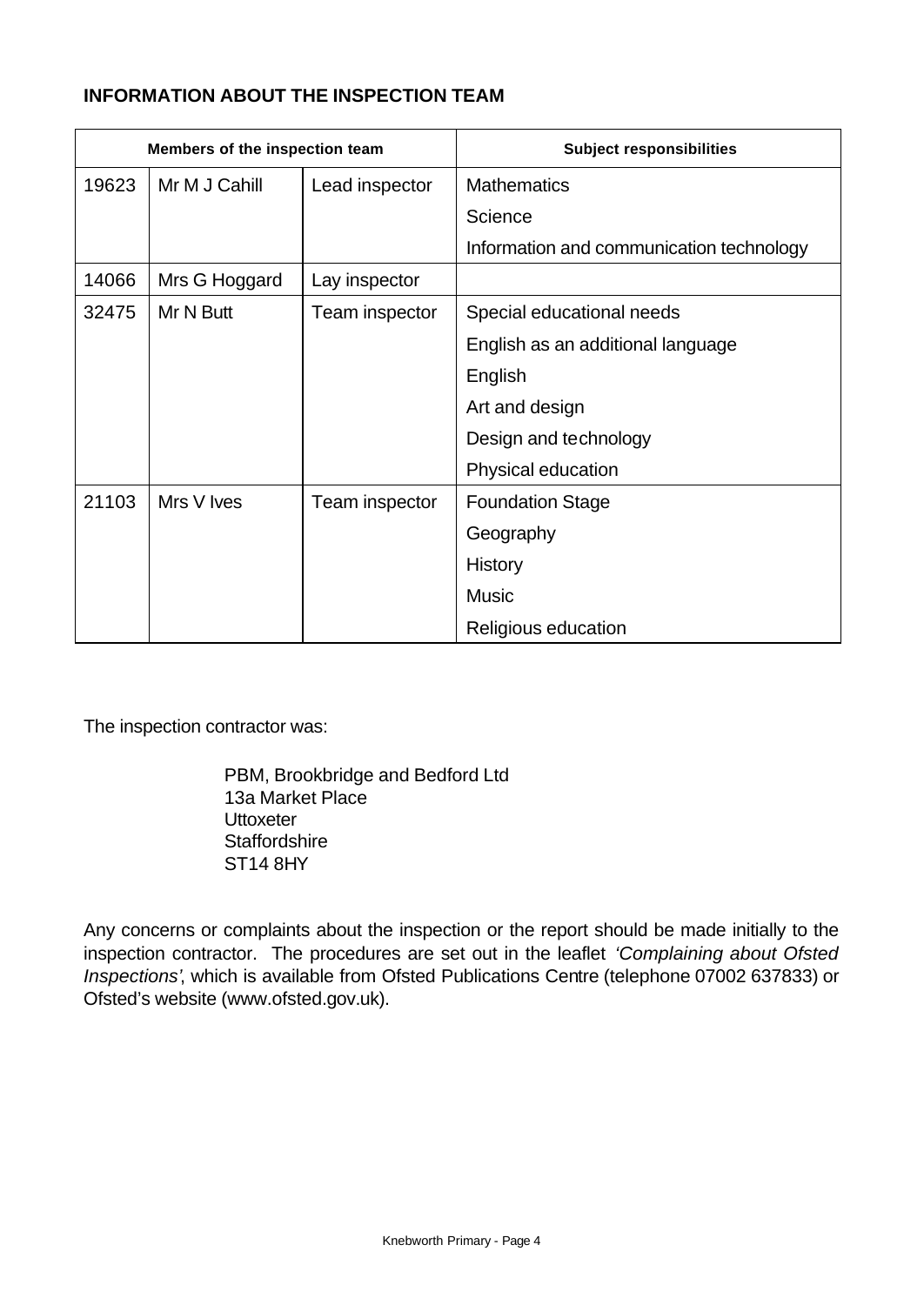## **REPORT CONTENTS**

|                                                                                                                                    | Page |    |
|------------------------------------------------------------------------------------------------------------------------------------|------|----|
| <b>PART A: SUMMARY OF THE REPORT</b>                                                                                               | 6    |    |
| <b>PART B: COMMENTARY ON THE MAIN INSPECTION FINDINGS</b>                                                                          |      |    |
| <b>STANDARDS ACHIEVED BY PUPILS</b>                                                                                                | 8    |    |
| Standards achieved in areas of learning and subjects                                                                               |      |    |
| Pupils' attitudes, values and other personal qualities                                                                             |      |    |
| <b>QUALITY OF EDUCATION PROVIDED BY THE SCHOOL</b>                                                                                 | 10   |    |
| Teaching and learning<br>The curriculum<br>Care, guidance and support<br>Partnership with parents, other schools and the community |      |    |
| <b>LEADERSHIP AND MANAGEMENT</b>                                                                                                   | 14   |    |
| <b>PART C: THE QUALITY OF EDUCATION IN AREAS OF LEARNING</b><br><b>AND SUBJECTS</b>                                                | 16   |    |
| <b>AREAS OF LEARNING IN THE FOUNDATION STAGE</b>                                                                                   |      |    |
| <b>SUBJECTS IN KEY STAGES 1 AND 2</b>                                                                                              |      |    |
| <b>PART D: SUMMARY OF THE MAIN INSPECTION JUDGEMENTS</b>                                                                           |      | 27 |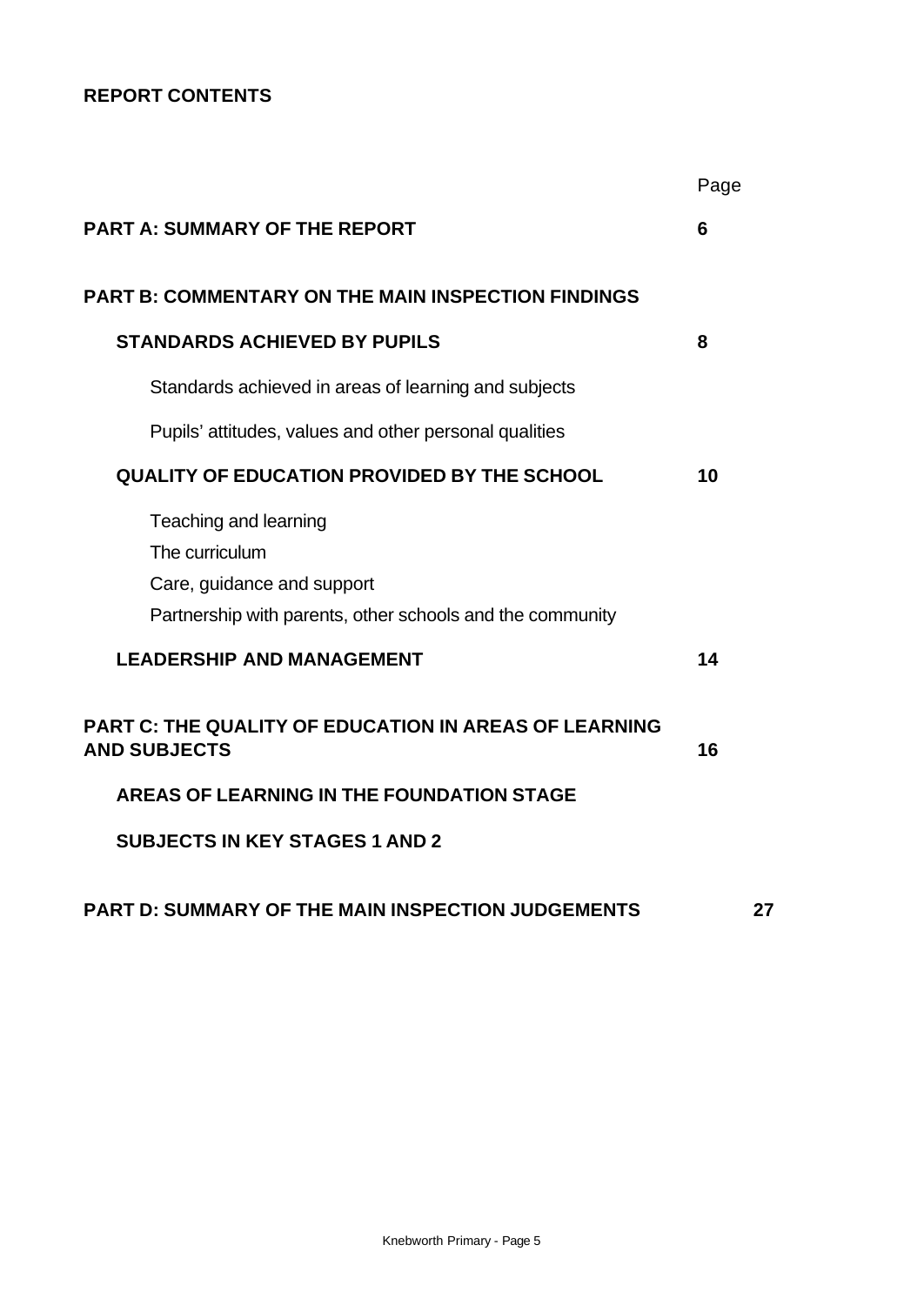# **PART A: SUMMARY OF THE REPORT**

### **OVERALL EVALUATION**

**This is a very good school; it is highly effective in promoting pupils' personal development and achievement.** Leadership and management are excellent and clearly focused on raising standards through continually improving the quality of education provided. The school provides very good value for money.

The school's main strengths and weaknesses are:

- excellent leadership empowers all members of staff to promote further improvement;
- high quality teaching, based on very good assessment systems and target setting, lead to pupils achieving very well;
- the Nursery and Reception classes provide children with a very good start to their schoolbased education;
- very strong promotion of pupils' personal development promotes very good attitudes to learning, very good behaviour and excellent relationships;
- test results in Year 6 in English, mathematics and science are regularly well above the national average;
- standards throughout the school are above average in art and design and in information and communication technology.

There has been a very good level of improvement since the last inspection; standards are now higher and the overall quality of education, including the teaching, has been improved.

| <b>Results in National</b>                               |      | similar schools |      |      |
|----------------------------------------------------------|------|-----------------|------|------|
| Curriculum tests at the end<br>of Year 6, compared with: | 2001 | 2002            | 2003 | 2003 |
| English                                                  |      |                 | B    |      |
| mathematics                                              |      |                 | В    |      |
| science                                                  |      |                 |      |      |

### **STANDARDS ACHIEVED**

*Key: A - well above average; B – above average; C – average; D – below average; E – well below average*

*Similar schools are those whose pupils attained similarly at the end of Year 2.*

**Pupils' overall achievement is very good.** Children make a very good start in the Nursery and Reception classes, achieving well across the areas of learning so that they are well prepared to enter Year 1. Pupils build effectively on their earlier learning as they move up the school so that most have achieved very well in relation to their starting point when they move on to secondary education.

Over the past five years, national test results in reading, writing and mathematics for pupils in Year 2 have improved at a rate that is better than the national trend. Standards in the present Year 2, at this early stage in the school year, are above average in reading, writing, mathematics and science. The provisional 2004 national test results for the present Year 3 also indicate above average standards. Standards in art and design and in information and communication technology are above average throughout the school.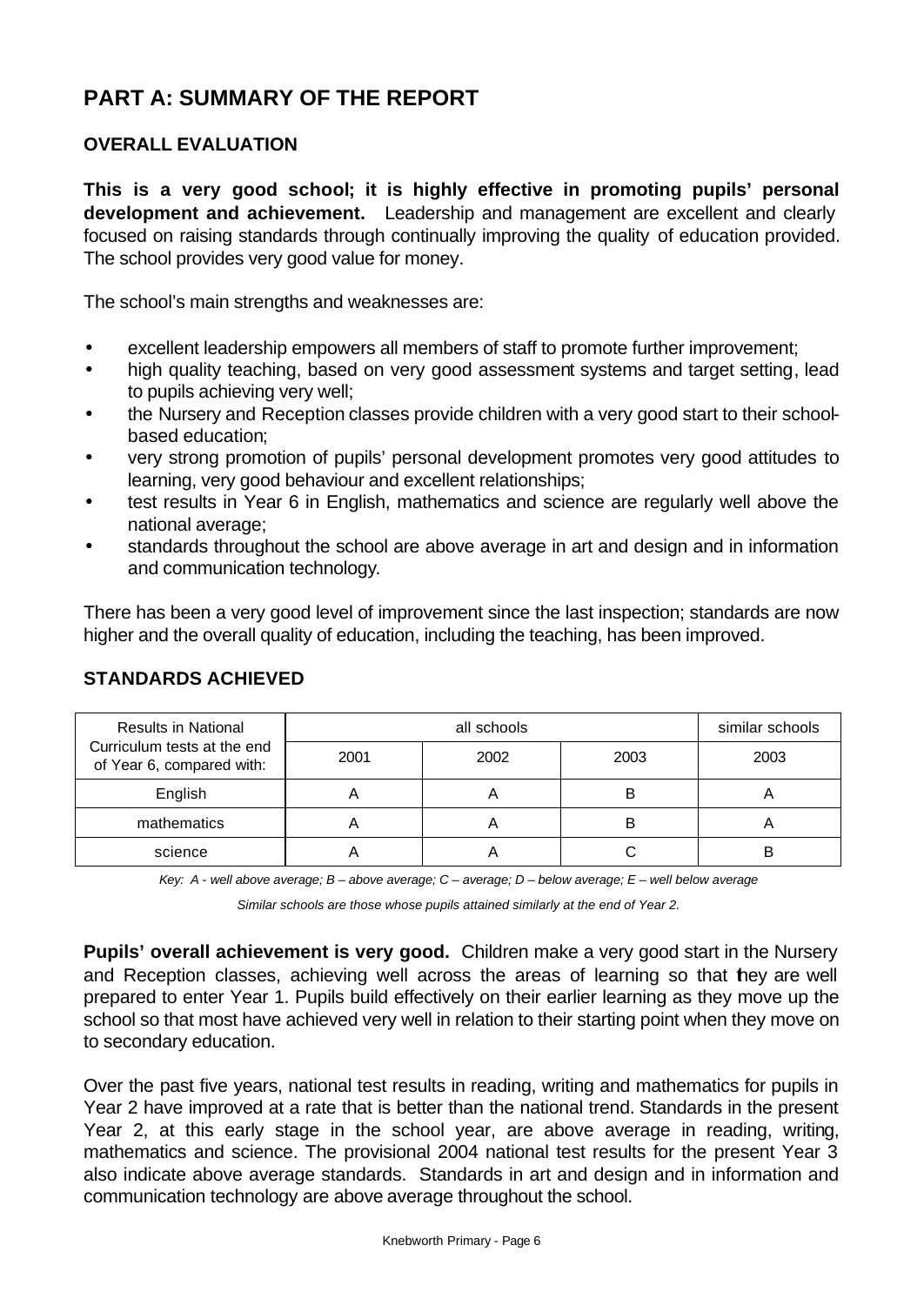The results of tests taken in Year 6 have been well above national averages for most of the period since the last inspection. In 2003, results dipped and were above rather than well above average because of the presence of a greater number of pupils with special educational needs. Nevertheless, results were much better than those of similar schools. Inspection evidence indicates that the standards in Year 6 are well above the national average in English, mathematics and science; provisional national test results for 2004 confirm this view, with the school surpassing the targets agreed with the local education authority for the proportion of Year 6 pupils achieving Level 4 and Level 5 in English and mathematics.Standards in religious education throughout the school match the requirements of the locally agreed syllabus.

**Pupils' personal qualities, including their spiritual, moral, social and cultural development, are promoted very well.**The very good provision for promoting their personal development, coupled with excellent and harmonious relationships throughout the school, lead to pupils becoming confident, happy and hard working. Attitudes and behaviour are very good; attendance and punctuality are good.

### **QUALITY OF EDUCATION**

**The school provides a very good quality of education for all of its pupils**. The quality of teaching and learning is very good.Key strengths of the teaching throughout the school include the very effective use of assessment in planning work for pupils of differing abilities, keeping track of their progress and setting appropriate further targets for them. Very good teamwork between the adults in the school promotes a very pleasant and purposeful working atmosphere in which pupils become confident young learners who do their best. Pupils of all abilities, including those for whom English is an additional language, build very well on their earlier learning because their learning needs are very well met. The curriculum provided for children in the Foundation Stage and for pupils throughout the school meets their needs very well and is complemented by very good enrichment opportunities including clubs, visits and visitors. The school provides excellent support, advice and guidance for pupils and maintains an excellent partnership with their parents. The school maintains very good links with the community and good links with other schools and colleges*.*

### **LEADERSHIP AND MANAGEMENT**

**Leadership and management are excellent.** The leadership of the headteacher and other key staff is excellent and focused on raising the achievement of all pupils. Governance is very good and all statutory requirements are fully met. Management is excellent, the school runs very smoothly and all aspects of its performance are kept under continuous review.

### **PARENTS' AND PUPILS' VIEWS OF THE SCHOOL**

Parents are very positive about the school and very supportive of it; they greatly appreciate the approachability of staff and the information that they receive. Pupils like their school very much, valuing their excellent relationship with the adults in the school community and the fact that their views on school development are considered important.

### **IMPROVEMENTS NEEDED**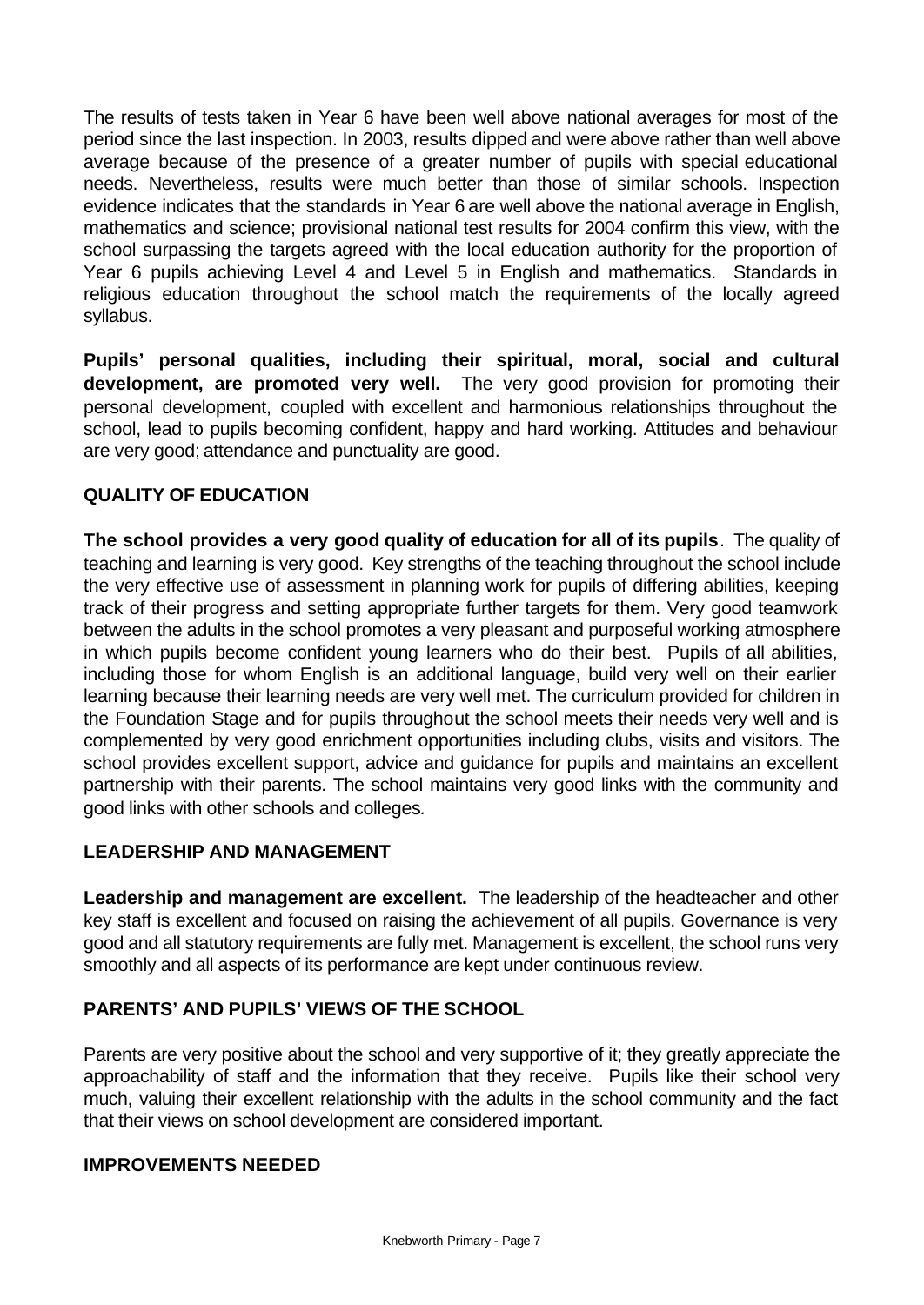There are no major areas for improvement. The school should deal with the minor areas by implementing its school improvement plan, through which it rightly intends to revise how the time is allocated to subjects such as geography; introduce more flexibility into afternoon timetabling arrangements; and extend the use of information and communication technology across the curriculum.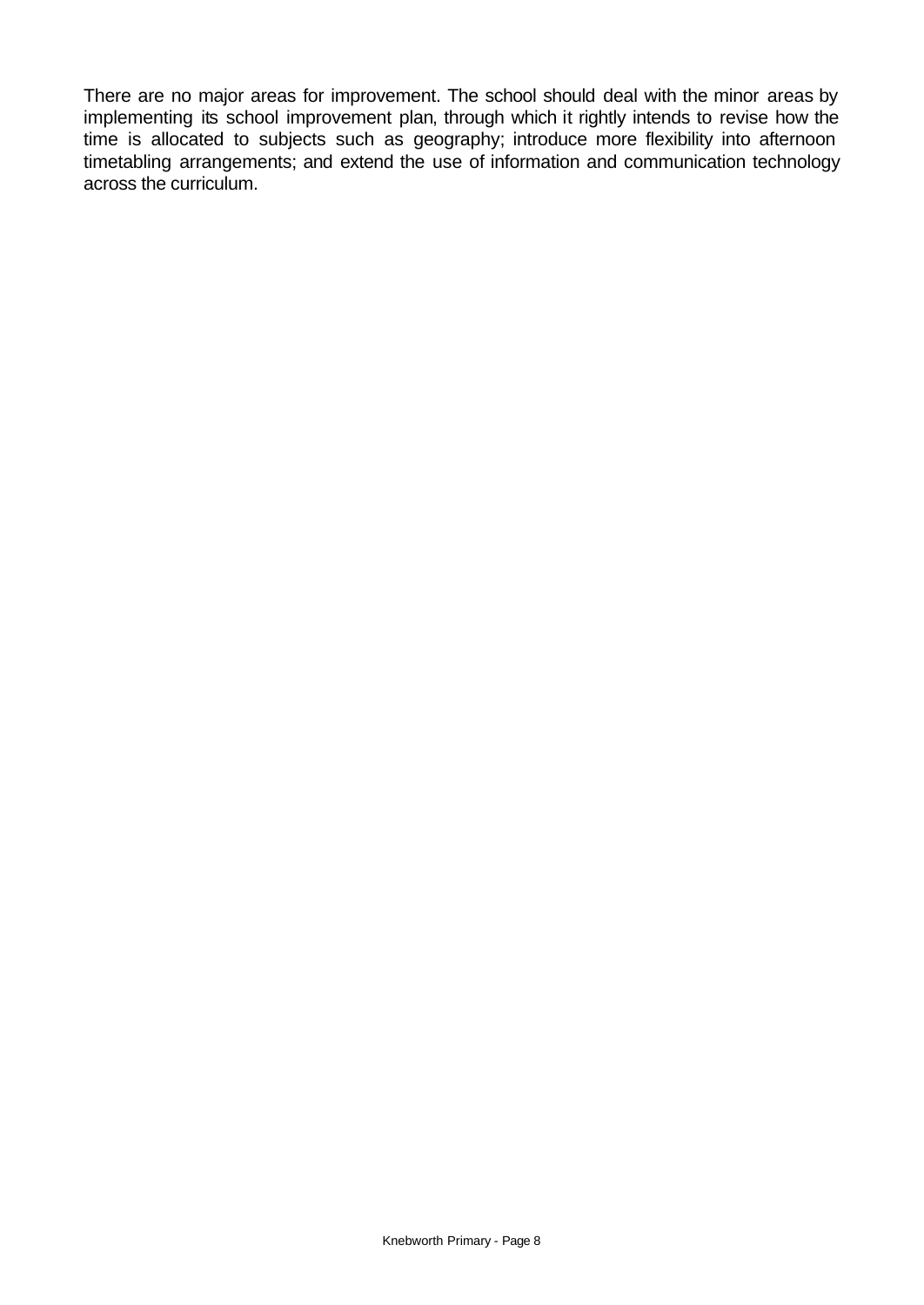# **PART B: COMMENTARY ON THE INSPECTION FINDINGS**

## **STANDARDS ACHIEVED BY PUPILS**

### **Standards achieved in areas of learning and subjects**

The achievement of children in the Foundation Stage is good. Most children in last year's Reception classes attained the national goals for early learning by the time that they entered Year 1. The achievement of pupils in Year 6 has been very good during their time at the school and current standards in Year 6 are well above average. Test results in English, mathematics and science over the last five years have been usually well above the national average.

#### **Main strengths and weaknesses**

- Pupils make very good gains in their skills, knowledge, and understanding because of very good teaching based on very good assessment information and target setting.
- National test results in 2003 in English, mathematics and science were well above the average of similar schools.
- Pupils throughout the school demonstrate attainment in art and design and in information and communication technology that is above expectations for their age.

### **Commentary**

#### *Standards in national tests at the end of Year 2 – average point scores in 2003*

| Standards in: | School results | National results |
|---------------|----------------|------------------|
| reading       | 18.4 (16.9)    | 15.7 (15.8)      |
| writing       | 16.5 (15.6)    | 14.6 (14.4)      |
| mathematics   | 18.7(18.1)     | 16.3 (16.5)      |

*There were 60 pupils in the year group. Figures in brackets are for the previous year* 

#### *Standards in national tests at the end of Year 6 – average point scores in 2003*

| Standards in:      | School results | National results |
|--------------------|----------------|------------------|
| English            | 28.3 (29.4)    | 26.8 (27.0)      |
| <b>Mathematics</b> | 28.3(29.1)     | 26.8 (26.7)      |
| Science            | 29.3 (30.2)    | 28.6 (28.3)      |

*There were 56 pupils in the year group. Figures in brackets are for the previous year*

1. Over the five years since the last inspection, the school's national test results for pupils in Year 2 have improved in reading, writing and mathematics to an extent that is better than the national trend.Results in Year 6 have been well above national averages over the five-year period, except in 2003 when they dipped to above rather than well above average. The dip was clearly related to the greater proportion of pupils, mainly boys, with learning difficulties.Provisional results for 2004 suggest a return to well above average in each of English, mathematics and science. There are differences from year to year in the relative performance of boys and girls but, overall, there are no significant differences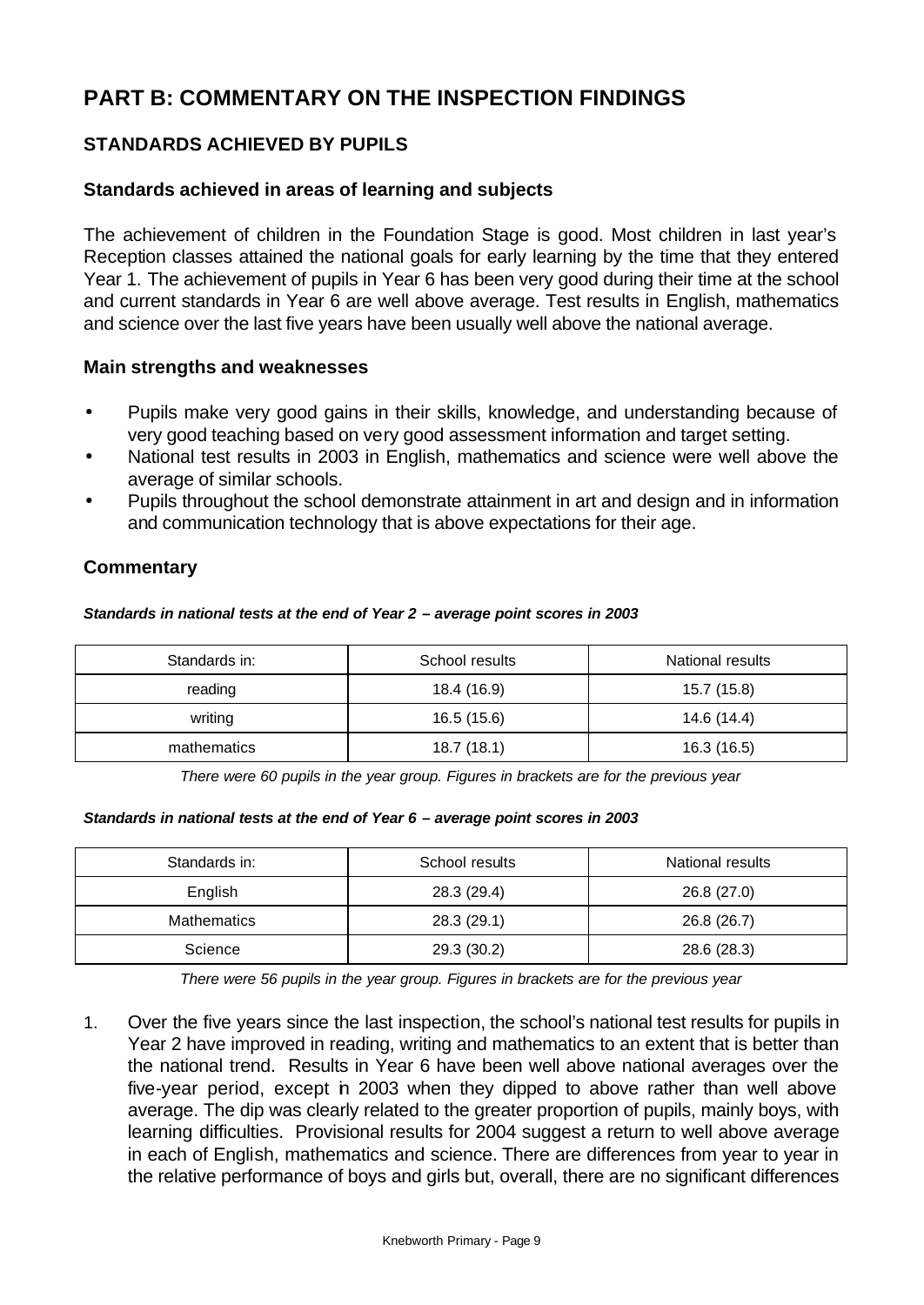in the achievement of any group of pupils, including the achievement of the small proportion from minority ethnic families.

- 2. In 2004, the school appears likely to have exceeded the targets agreed with the local education authority for the proportions of pupils achieving Level 4, and exceeded them at Level 5 in both English and mathematics. Targets for the current Year 6 are realistic and challenging.
- 3. Attainment on entry is broadly average.Children benefit from the very good provision in the Foundation Stage and by the time that they enter Year 1 most of them will have met the early learning goals and a sizeable proportion will have exceeded them in one or more areas of learning. Overall achievement is good.
- 4. The achievement of pupils with special educational needs is very good because provision is of a consistently high quality and very well managed. Planning takes account of their differing abilities and pupils are mainly supported within classes. Pupils whose needs require specific funding are very well supported by well-trained and experienced assistants. They are attaining standards overall that are below national averages but consistent with their abilities. Many other pupils with special educational needs make progress that enables them to attain the national expectations in Year 6. Pupils who have English as an additional language are performing as well as other pupils, often to well above average standards.
- 5. In the current Year 2, the attainment of pupils in Year 2 is above average in reading, writing, mathematics and science. In art and design and in information and communication technology pupils' attainment is above average. In design and technology, history, music and physical education, pupils' attainment in Year 2 is average.In religious education, pupils meet the standards of the locally agreed syllabus. Achievement throughout Years 1 and 2 is good for pupils of all abilities.
- 6. Standards in Year 6 are well above average in English, mathematics and science; provisional national test results for 2004 confirm this. Most Year 6 pupils are confident and competent users of information and communication technology and standards in this subject are above average, as they are in art and design. Standards are average in design and technology, history, music and physical education. Standards in religious education match the requirements of the locally agreed syllabus. Most pupils, including those with particular gifts and talents, make very good gains in their skills, knowledge and understanding over their time in the school.

### **Pupils' attitudes, values and other personal qualities**

Attitudes and behaviour are very good. Attendance and punctuality are good. The provision for pupils' spiritual, moral, social and cultural development is very good.

#### **Strengths and weaknesses**

- Relationships are excellent and harmonious at all levels in the school, producing confident, happy, independent children who achieve their best.
- A very good climate for learning is created.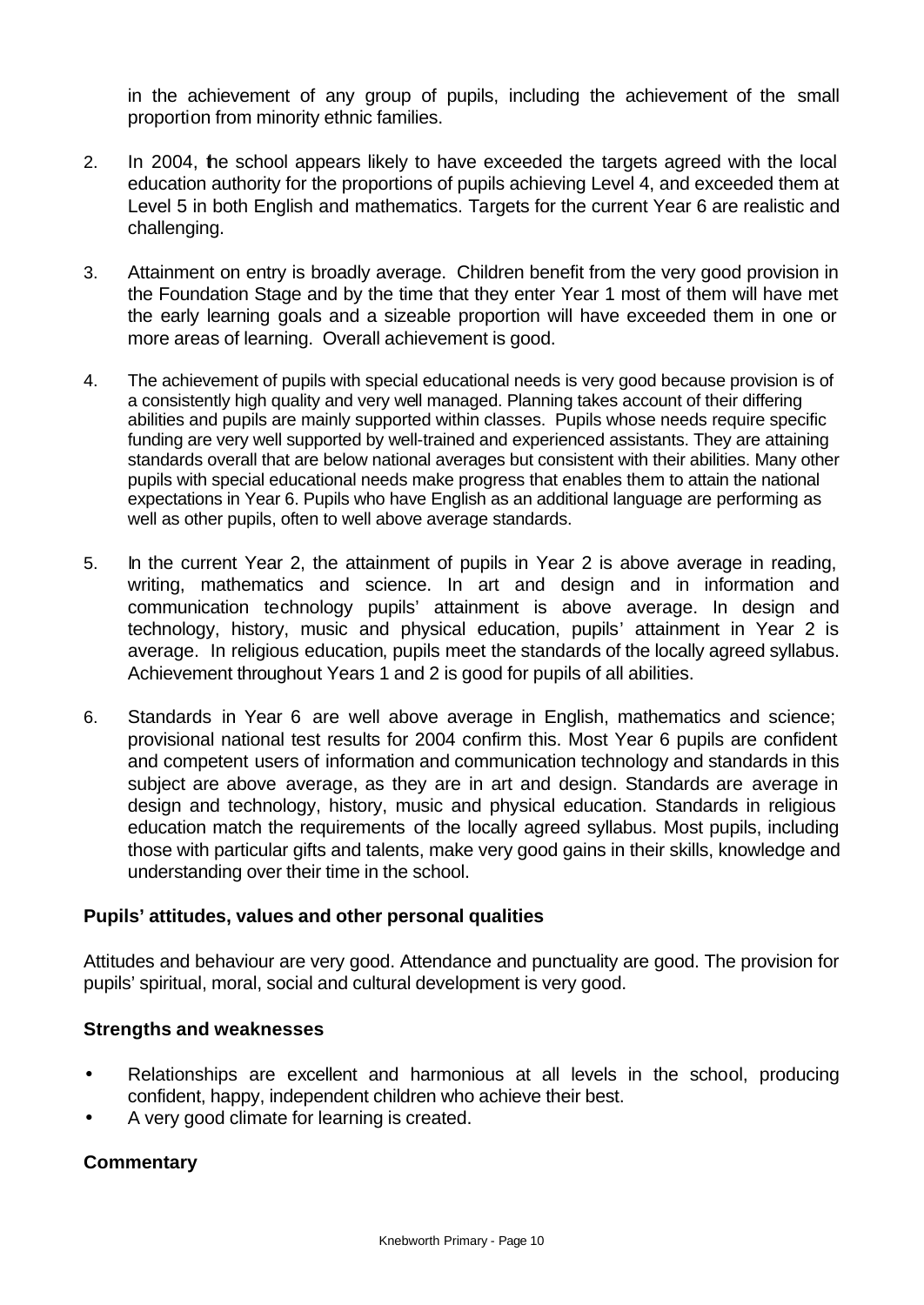- 7. Pupils behave very well in and around the school. They are sensible, self-disciplined and calm in lessons, in assemblies, and moving around between classes. From Nursery onwards, pupils are encouraged to work and play together. They are quick to co-operate and help each other. They are, as a result, enthusiastic and interested learners and readily achieve the early learning goals in this area of learning before entering Year 1. As they mature, pupils willingly take on more responsibility and challenge, for example by raising money for charity or helping to organise the school website. As a result of their challenging but supportive environment pupils become articulate, mature and personable and get on very well with their peers of all ages; for example, through acting as reading buddies or helping each other with playground toys. Parents and governors comment that these good attitudes and relationships prepare them well for secondary school and beyond. There were no exclusions in the previous academic year.
- 8. All staff work well together to ensure each child meets its potential. Since the last inspection, opportunities for spiritual development have been explicitly planned into the curriculum and assemblies improved so that they offer a range of related themes. Foundation Stage children were encouraged, in an assembly, to think about the contrast between their lives and those of less fortunate children in other countries. Social and moral development is particularly advanced, due to plentiful opportunities to collaborate in work and play, and numerous trips to places linked to the curriculum. Year 6 children have an annual residential trip and many pupils take part in extra-curricular activities such as sport. Nursery children are encouraged to plan their activities and then tell their classmates what they chose and why. At breaks pupils proudly wheel round 'Rodney the rubbish cart' to collect leaves and litter. Cultural awareness is good; pupils learn about art and music from other countries, and celebrate festivals such as Diwali. However, displays do not fully reflect the diversity of modern British society or that of the school. Pupils reflect the kindness and respect they are offered and consequently they grow up enthusiastic, friendly and very open to learning.

| Authorised absence |     | Unauthorised absence |  |
|--------------------|-----|----------------------|--|
| School data        | 4.8 | School data          |  |
| National data      | 5.4 | National data        |  |

#### *Attendance in the latest complete reporting year (%)*

*The table gives the percentage of half days (sessions) missed through absence for the latest complete reporting year.*

9. Attendance has improved since last year and is now better than the national average. Pupils are largely very punctual to school and to lessons.

### **QUALITY OF EDUCATION PROVIDED BY THE SCHOOL**

The school provides a very good quality education for all its pupils. Teaching and learning are very good. Curriculum provision is very good overall*.* The school provides excellent support, advice and guidance for pupils and maintains an excellent partnership with their parents. The school maintains very good links with the community and good links with other schools and colleges*.* 

### **Teaching and learning**

The overall quality of teaching and learning is very good. Assessment procedures are very good, overall. The teaching has improved since the previous inspection and is now better than in most schools.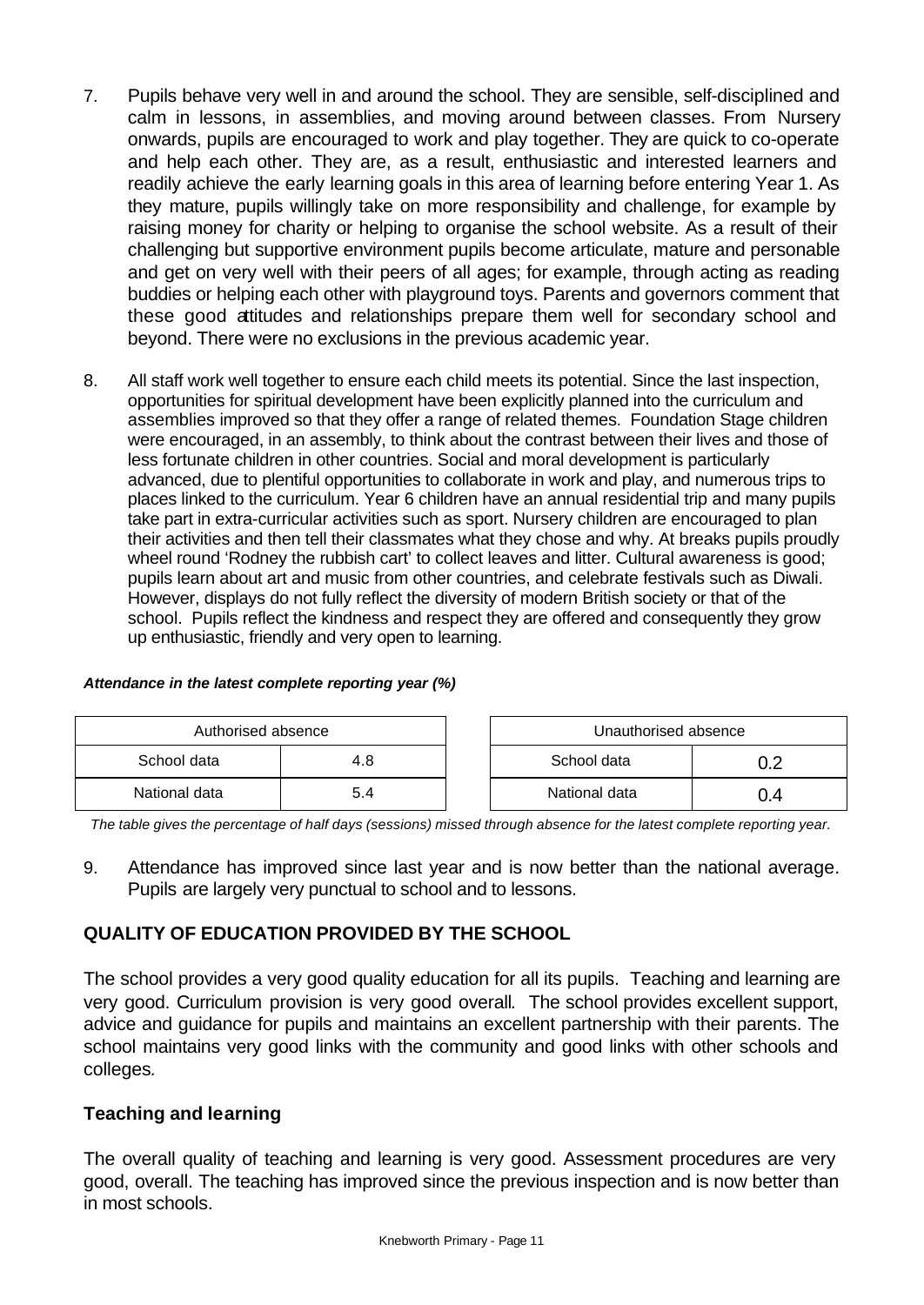#### **Main strengths and weaknesses**

- Lesson planning is very good and includes the provision of work that is very well matched to different learning needs.
- Assessment procedures are very good; teachers keep very good track of pupils' progress and set appropriate targets for them.
- Very good teamwork between teachers and teaching assistants creates a very good working atmosphere and ensures that all pupils are fully included in lesson and achieve to their capacity.
- Teachers make very good use of information and communication technology resources in literacy and for research purposes; use in other subjects is under-developed.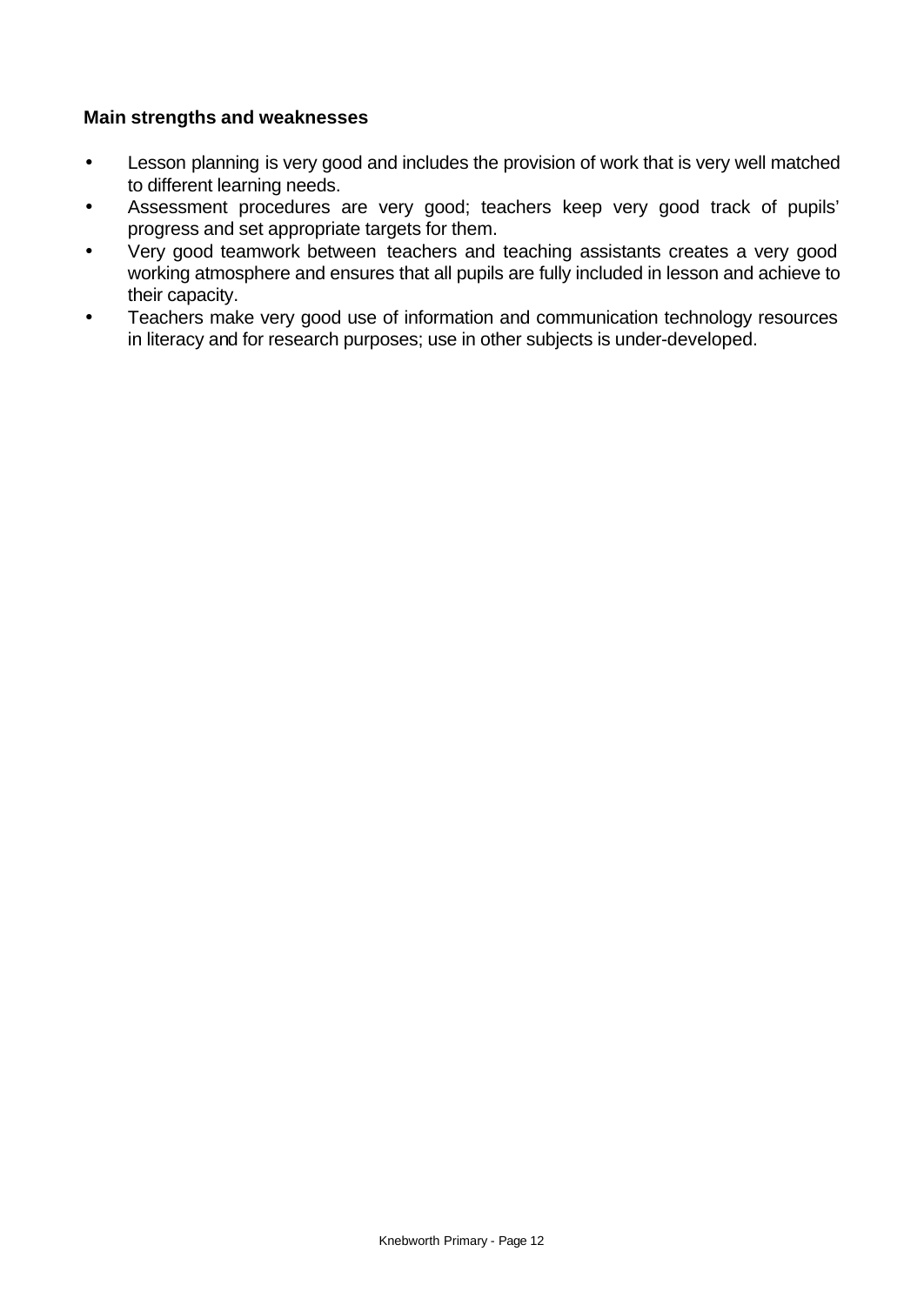- 10. During the inspection the quality of teaching and learning in the Nursery and Reception classes was never less than good; in two thirds of lessons it was very good. In Years 1 and 2, teaching was at least good in more than 90 per cent of lessons with nearly a half that was very good. In Years 3 to 6, teaching was at least good in well over three quarters of lessons with around a third being very good. There was no teaching that was less than satisfactory. Evidence from examining the work of pupils over the previous school year supports the judgement that the overall quality of teaching and learning is very good. The quality of teaching of English, including the skills of literacy, was very good. In mathematics, including numeracy, teaching was good during the inspection, with several very good lessons observed. Over time very good teaching has led to very good achievement in each of English, mathematics and science. There are many good examples of the planned development and use of the skills of literacy in other subjects, for example history and science, but fewer in respect of the skills of numeracy*.* The teaching of other subjects is almost always at least good and is often very good. As a result of this consistently high quality of teaching, pupils achieve very well and develop very good attitudes to learning.
- 11. Pupils with special educational needs receive very good teaching. Teachers have high expectations of what they can achieve. Progress is very well monitored. Members of staff work well together with the special educational needs coordinator to ensure that individual education plans are relevant and targets are attainable. Teaching assistants provide very good support in lessons, and pupils know how well they are doing. Pupils learn very well because teaching is interesting and work is well matched to their abilities. Pupils for whom English is an additional language are well integrated into lessons, and given every support to acquire fluency.
- 12. A very strong feature of most of the teaching observed was that lesson planning included the provision of tasks set at varying levels of difficulty for groups of pupils of differing abilities. For example, when Year 2 pupils were learning to subtract 11 by subtracting 10 and then adjusting, higher attaining pupils worked independently and some took away 12, 13 and 14 as well, others worked with the teaching assistant on a large number square in the playground while the least able pupils worked with the teacher, using a number line and cubes to count with. As a result of the well-focused, mainly practical, tasks and skilled adult support, the quality of pupils' learning was very good and they achieved well. As in many other lessons, good teamwork between the teacher and the teaching assistant supported pupils' learning well and contributed to the pleasant and purposeful working atmosphere so characteristic of the school.
- 13. The very good assessment procedures, especially in English and mathematics, enable teachers to match tasks to learning needs and to set appropriate targets for individuals. This makes a very important contribution to pupils' overall very good achievement. Throughout the school, teachers and other adults have consistently high expectations of pupils in terms of behaviour and the standard of work expected. Because of this pupils know where they are and what they are supposed to do. They are helped in this by teachers' very good practice in making sure that pupils know what they are intended to learn in a lesson and using the concluding part of it to check for understanding. Teachers use questions very well in this context as well as in earlier parts of lessons when they help pupils to revisit earlier learning and then extend it.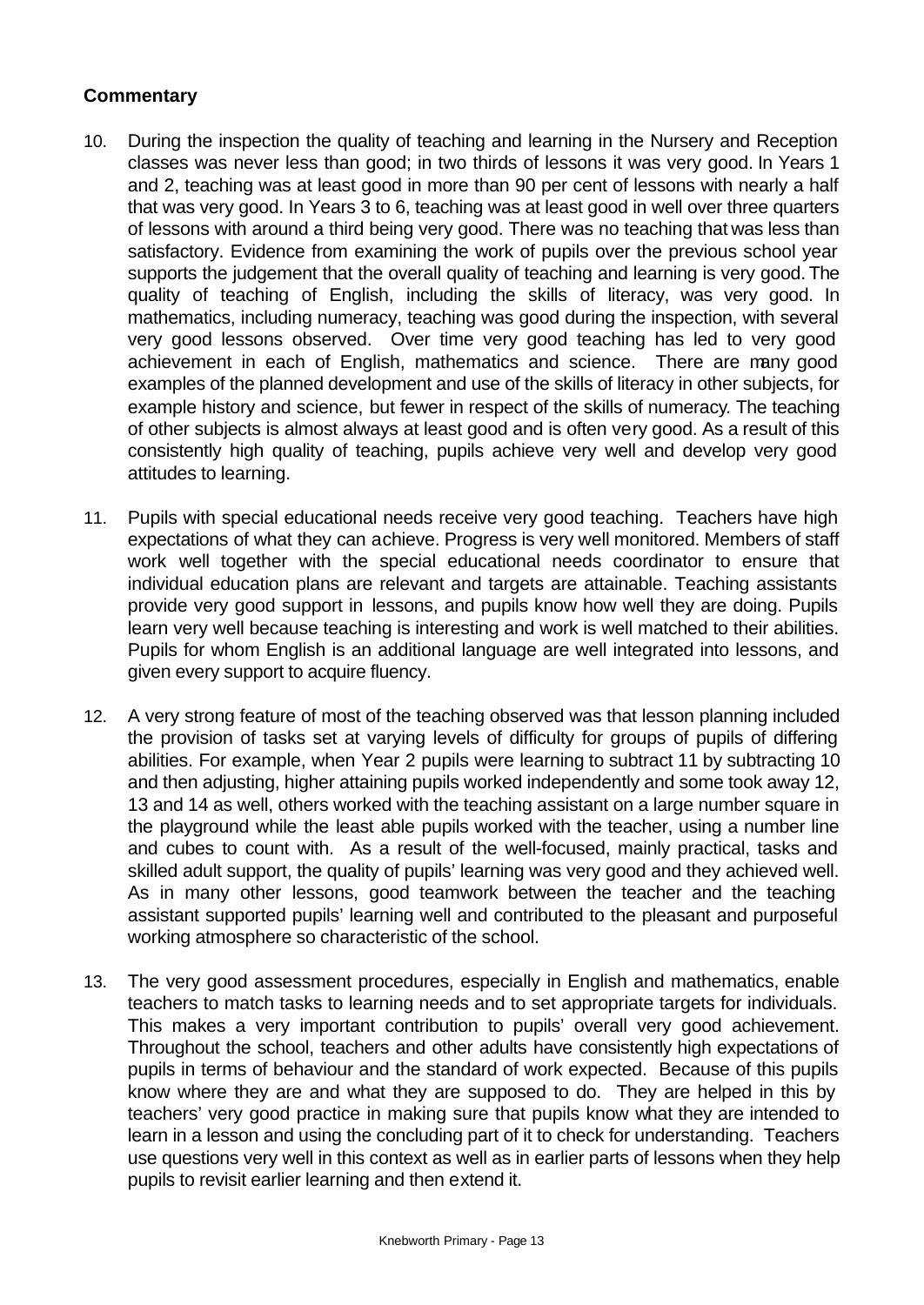14. The school places a high emphasis on building pupils' self-confidence and independence from their time in the Nursery onwards. By the time that pupils leave the school they are well on the way to becoming self-motivated and confident life-long learners, already displaying pride in their work and good perseverance. They become confident in using the school's information and communication technology resources, particularly the Internet for research purposes and word-processing their work, notably in literacy. There are fewer planned opportunities in other subject areas and the school rightly sees this as an area for development.

#### *Summary of teaching observed during the inspection in 58 lessons*

| Excellent | √ery good | Good      | Satisfactory | Unsatisfactorv | Poor | Very Poor |
|-----------|-----------|-----------|--------------|----------------|------|-----------|
|           | 23 (40 %) | 28 (48 %) | 7 (12 %)     |                |      |           |

*The table gives the number of lessons observed in each of the seven categories used to make judgements about lessons; figures in brackets show percentages where 30 or more lessons are seen.*

### **The curriculum**

The curriculum meets pupils' needs very well. There is a good breadth of curricular opportunities and the curriculum is enriched to a very good degree. Accommodation and resources are very good.

#### **Main strengths and weaknesses**

- The school provides very good opportunities for enrichment; a very good range of additional activities stimulates pupils' learning outside class lessons.
- Provision for pupils with special educational needs is very good.
- Teachers regularly modify their planning to provide a relevant and challenging curriculum and the time allocation for some subjects is rightly under review.
- Very good provision is made for personal, social and health education.

- 15. The curriculum is generally very well organised and planned, which has a positive impact on the pupils' learning. Teachers regularly evaluate their planning and adjust it in the light of their assessment of pupils' needs, to provide continual challenge and a relevant and stimulating curriculum. However, organisation in terms of blocks of time for subjects and the use of time in the afternoon sometimes lead to difficulties. For example, there are occasionally long gaps between successive units of work in subjects such as geography and this hinders the systematic development of skills.
- 16. The quality of the provision for special educational needs is very good. Children with special educational needs are given full access to the curriculum. They take part in class lessons for much of the time, with work suited to their abilities. The coordinator runs an after-school computer club for pupils with special educational needs, which boosts their confidence. Pupils who speak English as an additional language are encouraged to share their home language and culture, for example in multi-lingual registration sessions in Year 5.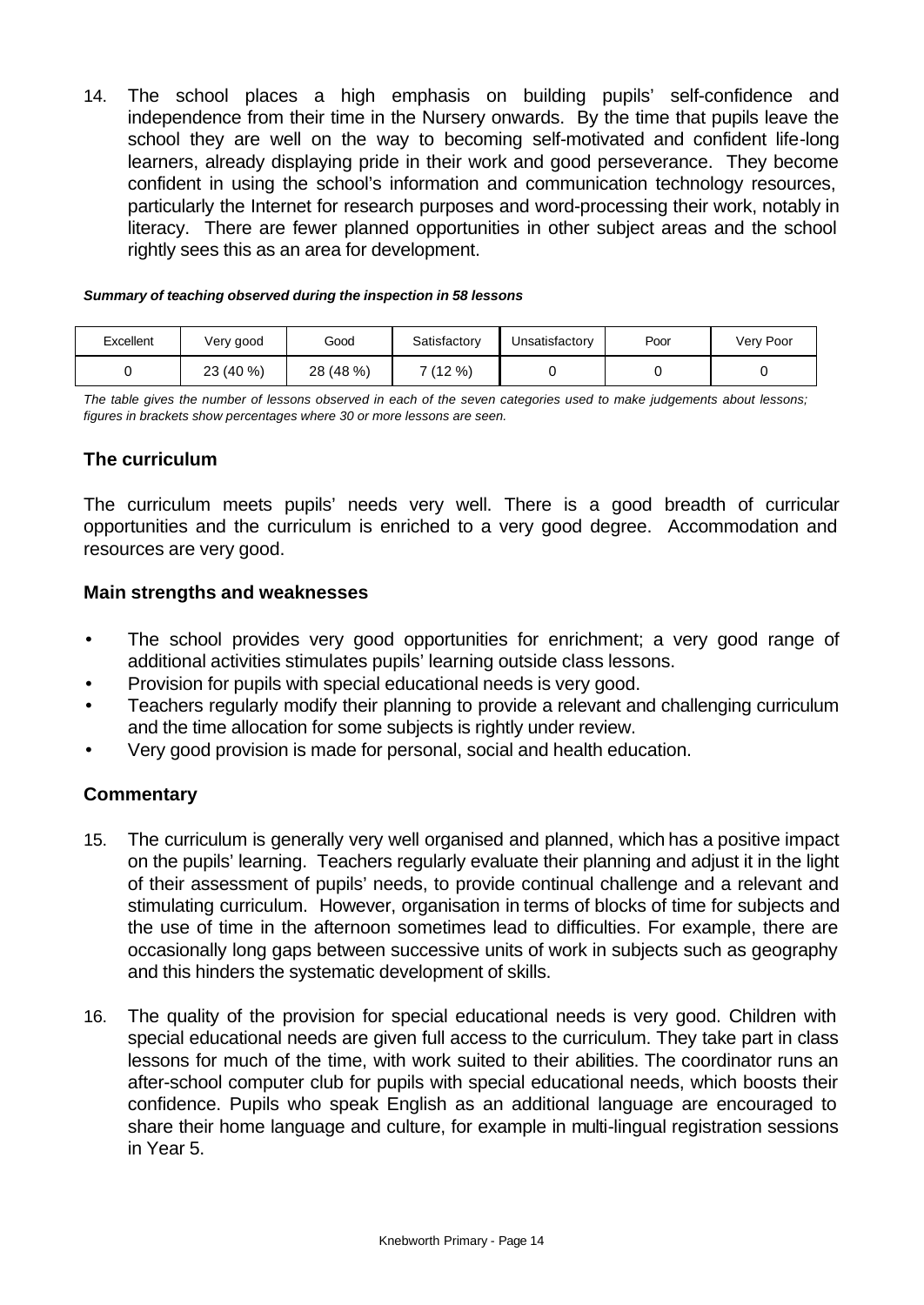- 17. Inspection evidence confirms the views expressed by almost all parents who felt that the school provides a wide range of interesting and enjoyable activities for their children. The school ensures that all pupils have a very good quality and range of learning opportunities.It provides them with very good opportunities to widen their experiences through additional activities outside the school day and a wide variety of visits and visitors to the school. Physical education is greatly enhanced by a good variety of sports that take place after school and at lunchtime. School staff, parents and bought-in expertise provide coaching for cricket, football, golf, hockey, basketball and netball. All members of staff, whether directly or indirectly involved with pupils in the classroom, work together very effectively as a team and make valued contributions to the overall quality of learning. There are very good links with the community; for example, a local secondary school boys' choir performs for the pupils. There is good involvement with a local schools sports partnership that gives the school access to additional training, support and equipment.
- 18. The very good accommodation, including the recent development of the purpose built Nursery and the very good provision for outdoor play, provides the pupils with effective opportunities, both inside and outside, for practical activities that promote speaking and listening skills and physical development. The outdoor curriculum provision for children in the Nursery and Reception classes is very good and makes a valuable contribution to their learning. Pupils' personal, social and health education is very effectively promoted in lessons and throughout the school day.

### **Care, guidance and support**

Pupils are given a very high level of care, support and guidance by staff who work very effectively together.

### **Strengths and weaknesses**

- Very good attention is paid to pupils' health, safety and welfare.
- They are given excellent support advice and guidance.
- The school involves pupils very well; it actively seeks their views, acts on and values them.

- 19. The school takes pupils' health, welfare and safety very seriously. Everything from daily routines to health and safety checks is organised with efficiency and care. For example, a detailed risk assessment is carried out for each of the many trips pupils undertake. There is training in child protection for all members of staff; office staff are helpful and reassuring in dealing with parents who are sometimes anxious. Entry into the school, and transfer to secondary school, are carefully planned to ensure pupils feel safe and supported.
- 20. All staff work together for the good of the pupils, with teaching assistants and teachers collaborating seamlessly; in turn a very high percentage of pupils say there is a trusted adult they could turn to if necessary. Each pupil is assessed and guided with targets set in the core subjects, so pupils are left in no doubt as to the level they are working at and how they can improve; teachers frequently share learning objectives, even with younger pupils, and ask them to assess how much they have learned. This is reflected in full and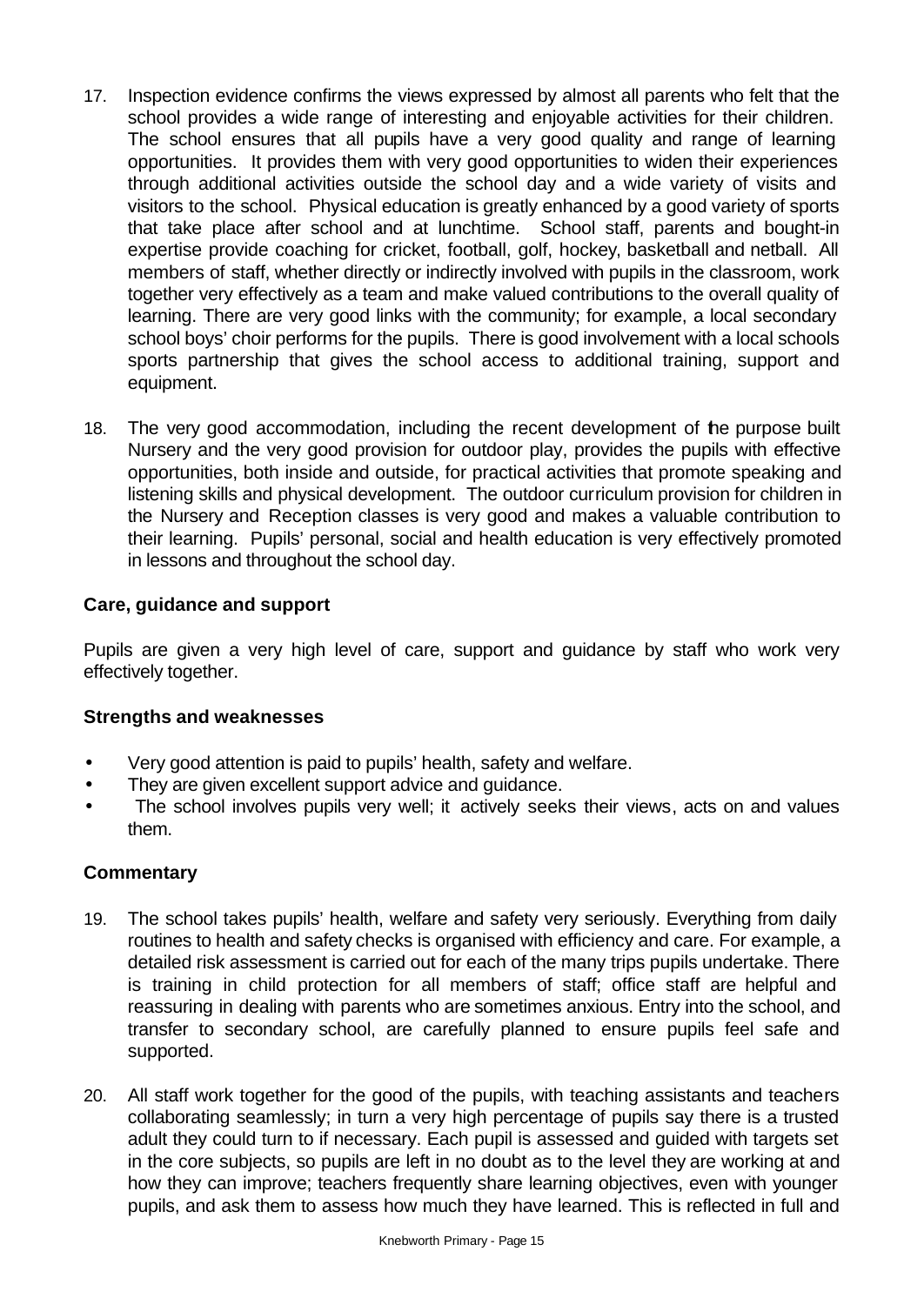detailed annual reports to parents where pupils give their opinions on their own work. As a result a very large proportion of pupils are working at levels that exactly match their needs, enabling them to make terrific progress as well as enjoy what they do.

21. In fact the school makes every effort to involve its pupils, frequently asking their views and allowing them to make choices in small everyday matters right from the Nursery. School rules are discussed and negotiated with each class. There is a school council and pupils are active in contributing to it. For example, they were asked how they wanted money to be spent and chose playground toys; they are also responsible for taking these out and tidying up each playtime. In due course they take over the roles of council chairperson and secretary, adding to their confidence and sense of achievement. Pupils themselves feel that teachers are fair, listen to their suggestions, and respect their views.

#### **Partnership with parents, other schools and the community**

There are excellent links with parents and very good links with the local community; links with other schools and colleges are good.

#### **Strengths and weaknesses**

- Parents are effectively involved in school life and are very complimentary about the school's work.
- Links with the local community are very strong and the school has a special place in its affections.

- 22. The school has worked very hard to improve its communications to parents and has done so very effectively. Written documents are very good; there is a detailed and informative prospectus, a booklet for those coming into the Nursery, regular newsletters and wellcrafted, informative reports which also include a space for the opinions of both parents and pupils. They inform pupils exactly where they are and what they need to do to improve. Parents in turn are hugely supportive; they regard the school very highly and frequently come in as helpers in classrooms or to raise funds with the Friends of Knebworth Primary. For example parents help with reading and filling in reading records; regular cake sales have raised substantial sums. They also help in sports coaching or in other practical ways around the school. Their views are sought frequently; the majority, consequently, feel well informed and involved. The homework policy, for example, was fully discussed with all parties to it. Parents are confident that teachers are good, fair and hold high expectations of their children. They praise the settling in arrangements and nearly all say the school is open and approachable on any matter of concern. It is notable that almost all governors are present or past parents of children at the school. They make a good contribution to maintaining good links with other education providers.
- 23. The community holds the school in special affection, maintaining its village feel despite modern pressures. There are close links with local churches and their clergy. Pupils sing carols at Christmas, for example in retirement homes. Local businesses support the annual Gala day, and in turn some host visits by pupils; various visitors come into school such as grandparents to talk about World War 2 or Indian parents during Diwali, and there are regular events such as the Year 6 visit to 'Crucial Crew' in Stevenage where they learn about a range of useful topics such as personal safety, citizenship and drugs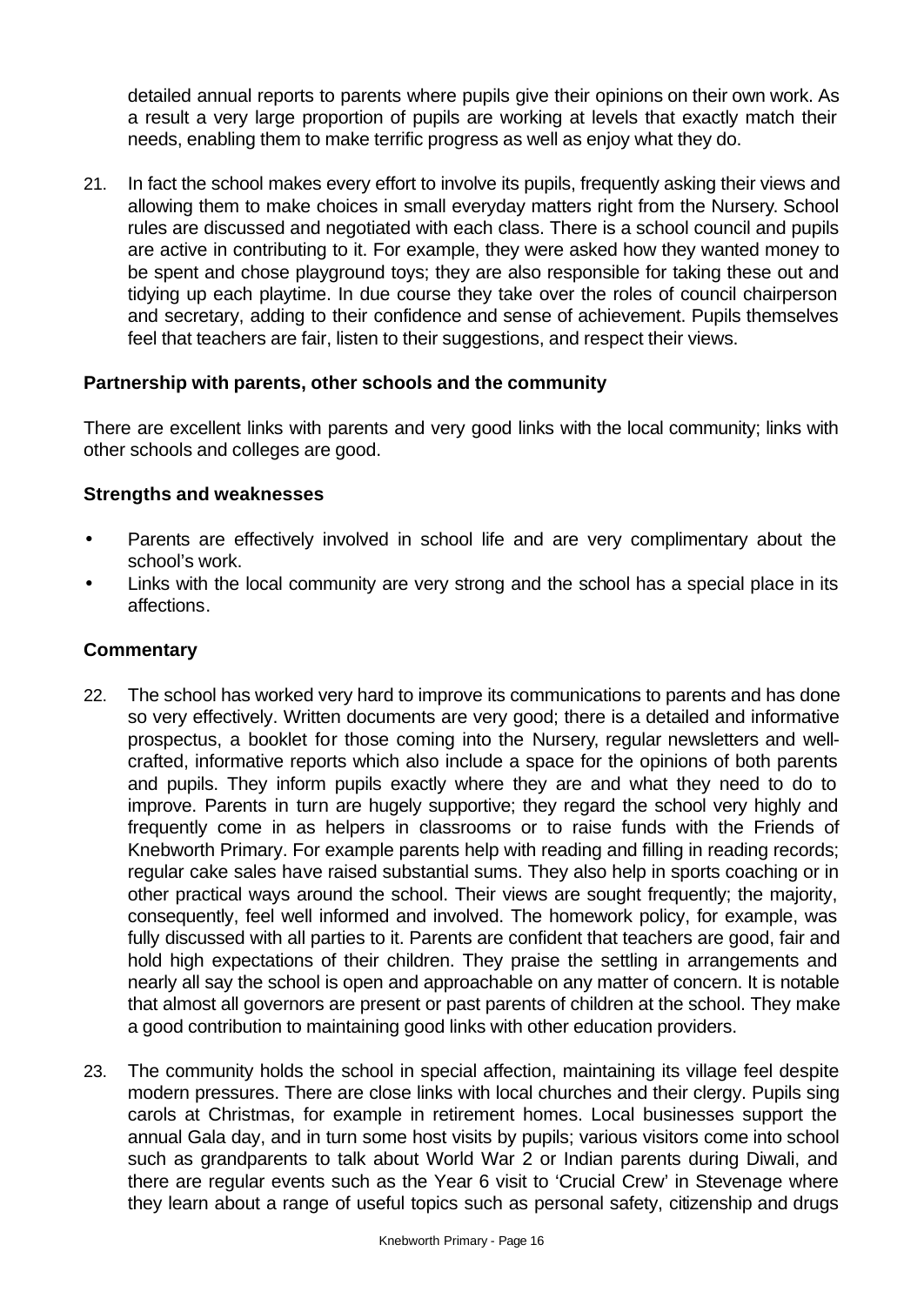awareness. A number of governors have local connections, which they use to help the school. As a result the school produces confident, outgoing young people who can mix well and respect others.

### **LEADERSHIP AND MANAGEMENT**

Leadership and management of the school are excellent. The leadership of the headteacher and other key staff is excellent. Governance is very good. The effectiveness of management is outstanding.

#### **Main strengths and weaknesses**

- The headteacher provides inspirational leadership, which enables all staff to give of their best for the success of the school.
- The deputy headteacher and other key leaders play a crucial role in driving up standards and supporting staff.
- Exceptionally effective management systems give a clear picture of strengths and weaknesses and underpin school development.
- Governors have established a very strong partnership with the school, shaping its distinct character and upholding its core values.

- 24. The headteacher has a very clear vision for the school, which places the individual child at its centre. His passion for all pupils to succeed is translated into a remarkable reality through his ability to communicate what needs to happen to the whole school community. His leadership is characterised by high expectations and rigour, yet enabling staff to take an active role in sharing responsibility. Above all he makes coming to school enjoyable for pupils and staff alike, creating a vibrant and enquiring environment.
- 25. The deputy headteacher and other key leaders manage the development of subjects and encourage staff with considerable flair. Robust and efficient systems free teachers to focus on raising achievement. In particular the progress of groups of pupils at risk of underachieving is meticulously monitored. Procedures for self-evaluation are outstanding, so that members of staff know exactly what needs improving. For example a whole school focus on boys' writing has been very influential in closing the gap between the relative performance of boys and girls. A governor summarised this as doing the best for and getting the best out of the child. The inclusive nature of the school is its key strength, giving all pupils the security and confidence to flourish.
- 26. The provision for pupils with special educational needs is very well managed. Pupils make rapid progress because very effective systems are in place to include them and to monitor their progress. The coordinator goes into lessons to see how well pupils are being supported. Finances are spent appropriately. There are very good links with other schools, including support from a local special school. Improvement since the last inspection is good.
- 27. Governors are very proud of their school, have high expectations of staff and hold them to account, ensuring that all statutory requirements, including those related to race and disability legislation are fully met. Despite its large size governors are acutely aware of Knebworth Primary being a village school at the heart of its community, and cherish the family atmosphere that prevails. They have very effective arrangements to shape and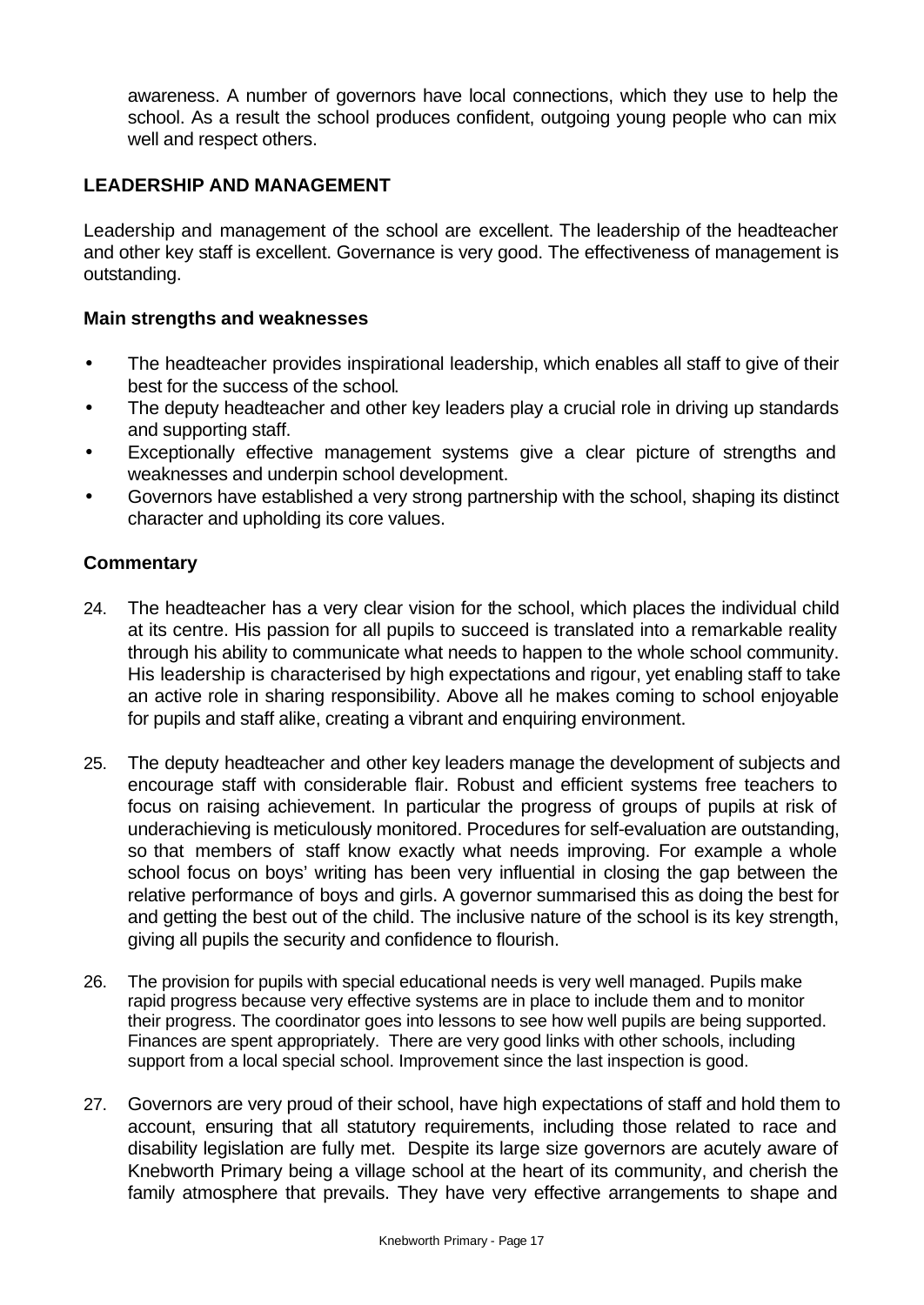oversee the work of the school. In particular their contribution to the school development plan is vital. At present governors are not linked to classes or subjects in order to gain a deeper insight into the school's day-to-day running.

28. Finances are scrupulously managed. Best value principles are stringently applied in using resources. The headteacher and governors are adept at attracting additional funds to support the work of the school. For example a grant has been secured for interactive whiteboards. An aid to pupils' learning is the willingness of all teaching and non-teaching staff to embrace change and become even better at what they do. Long-term financial uncertainty in terms of national and local education authority funding levels inhibits strategic budget planning.

#### *Financial information for the year April 2003 to March 2004*

| Income and expenditure $(E)$ |           |  | Balances (£)                   |
|------------------------------|-----------|--|--------------------------------|
| Total income<br>1,034,263    |           |  | Balance from previous yea      |
| Total expenditure            | 1,005,221 |  | Balance carried forward to the |
| Expenditure per pupil        | 2,263     |  |                                |

| Income and expenditure $(E)$ |           | Balances (£)                        |        |
|------------------------------|-----------|-------------------------------------|--------|
| Total income                 | 1.034.263 | Balance from previous year          | 6.941  |
| Total expenditure            | 1.005.221 | Balance carried forward to the next | 35,983 |

The balance carried forward figure includes an anticipated clawback by the local education authority of £23,635 consequent on lower than anticipated nursery numbers.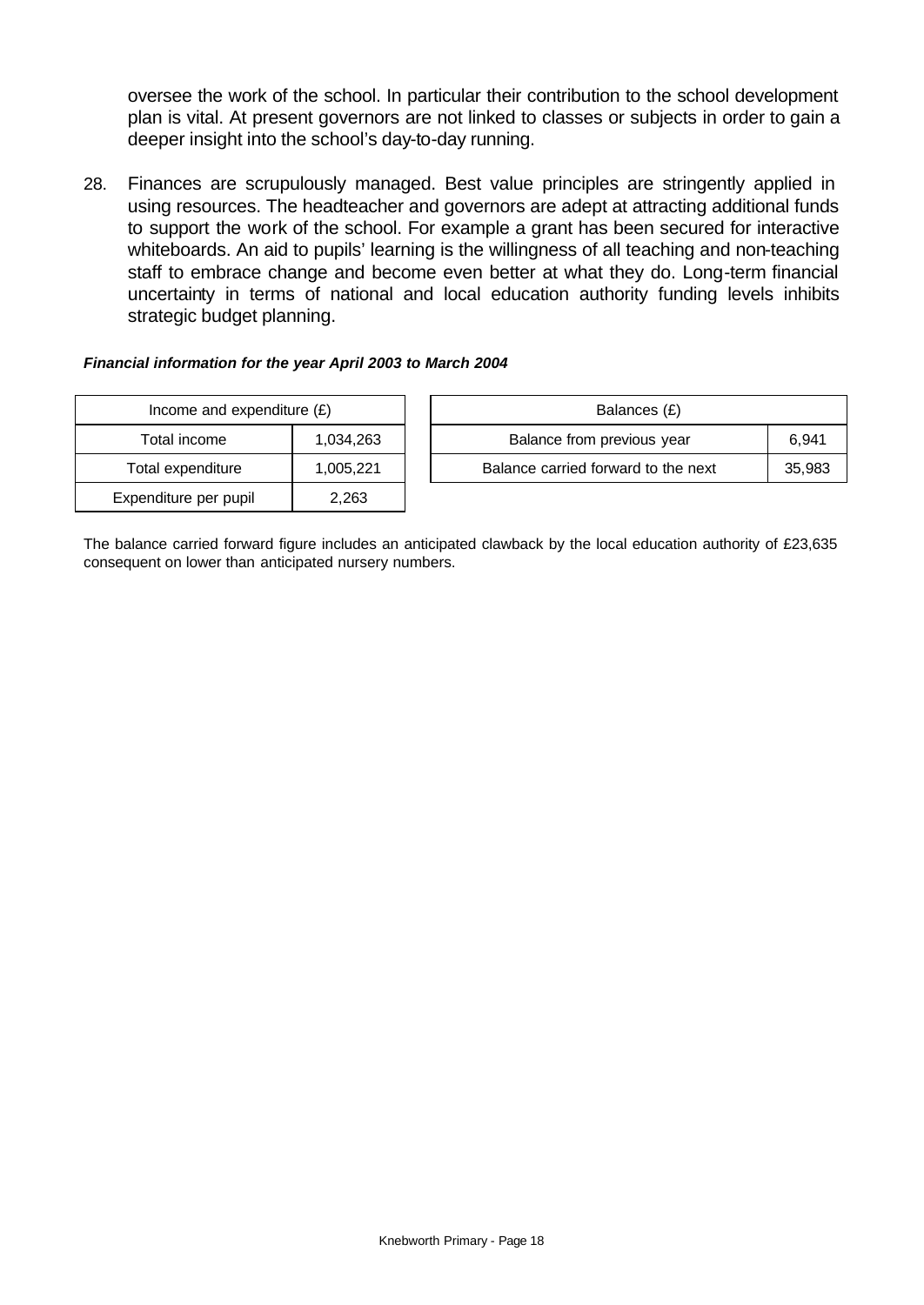# **PART C: THE QUALITY OF EDUCATION IN AREAS OF LEARNING AND SUBJECTS**

### **AREAS OF LEARNING IN THE FOUNDATION STAGE**

- 29. This provision has improved very well since the last inspection. A Nursery unit has been purpose-built and is successfully developing. All staff work extremely well together and interact very effectively with each other and with the children. A thorough scrutiny of photographic evidence clearly shows the wealth of learning opportunities that are provided for the children. Very rigorous assessment procedures are in place.
- 30. In both the Nursery and the Reception class, children achieve well and make good progress in developing and consolidating their skills in all the areas of learning inspected. This is because the members of staff have a secure understanding of how young children learn and as a result the quality of teaching is very good and the curriculum meets children's needs very well. The children are very well prepared for entry to Year 1 because of the emphasis on the development of social skills and the promotion of independence, combined with the provision of activities that are well matched to different needs. The Foundation Stage is very well led and managed and provides children with a very good start to school life; the vast majority of children build well on their skills on entry and very successfully extend their learning in new areas of the curriculum. Members of staff work very well as a team, children are efficiently assessed and their progress is very carefully monitored. Proficient teaching assistants and the Nursery nurse are deployed very well to the benefit of all.

### **PERSONAL, SOCIAL AND EMOTIONAL DEVELOPMENT**

Provision in personal, social and emotional development is **very good**.

### **Main strengths and weaknesses**

- Very good teaching and the excellent role models provided by members of staff.
- Good behaviour management ensures that children know the rules in a climate where everyone is 'special'.
- Assemblies make a very good contribution to this area.

- 31. The children enter the school with average social skills. The school has very good strategies to develop these, and by the end of the Reception year almost all children attain or exceed the national goals for early learning and many exceed them. Achievement overall is good.
- 32. The overall very good teaching in the Nursery and Reception class has a positive impact on learning. The children develop a positive attitude to school and make very good progress because adults are well organised and plan interesting and stimulating activities. Members of staff create a calm, secure and purposeful learning environment in which the children thrive and become confident learners. Newcomers are settled in thoughtfully and successfully and are happy to come to school. All the children, including those from minority ethnic groups, are well integrated and they develop very good attitudes to learning. Very good, clearly understood routines enable them to settle down very quickly to their tasks.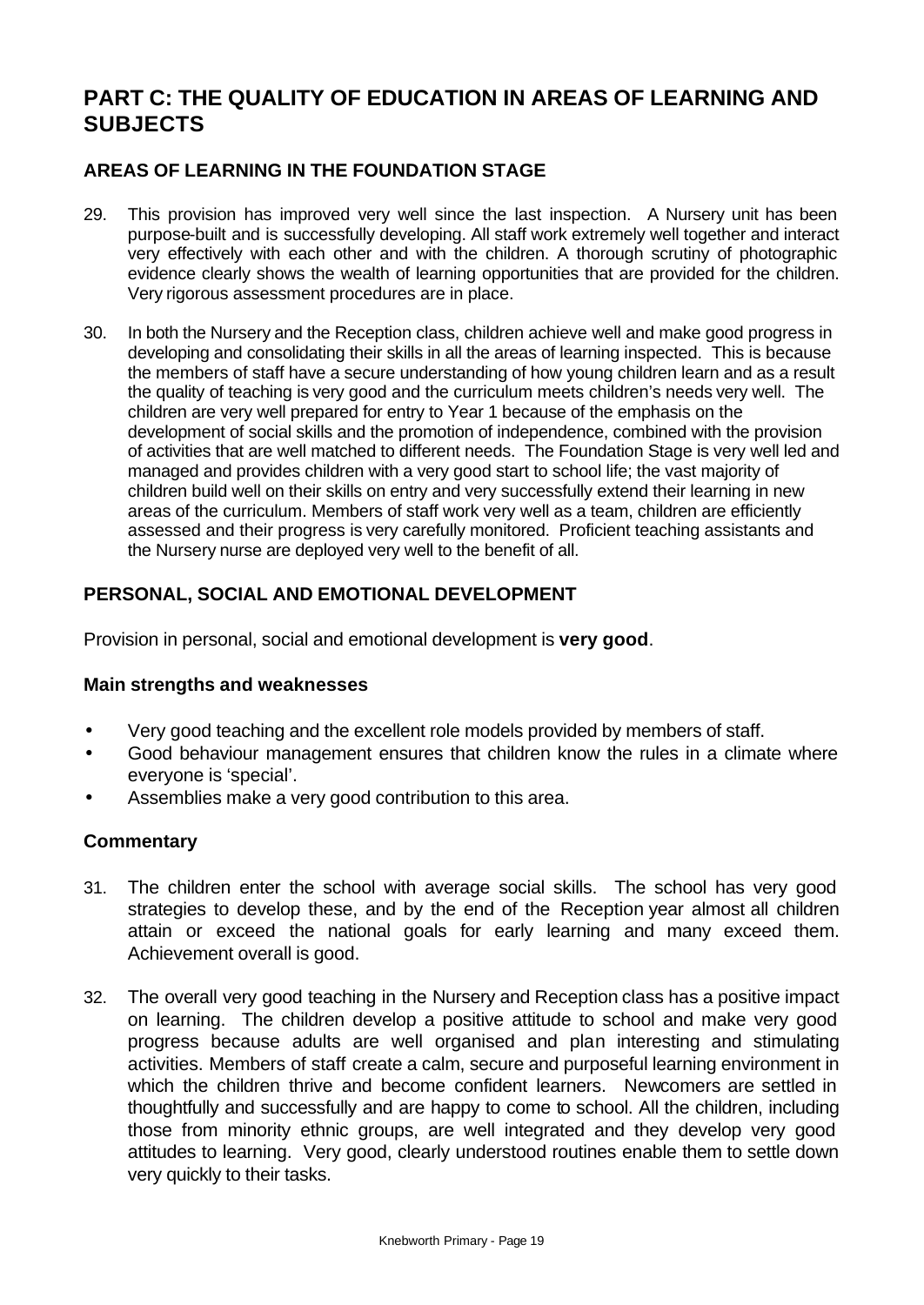33. Foundation Stage assemblies make a very good contribution to the children's personal, social and spiritual development. For example, the children effectively learn to sit and share together in a large group: they listen attentively to the Bible story about planting beans and discover the differences between their life and that of a child in Kenya, who is sponsored by the teacher. This is further expanded as the children look at possible alternative gifts for Harvest Thanksgiving.

### **COMMUNICATION, LANGUAGE AND LITERACY**

Provision in communication, language and literacy is **good.**

#### **Main strengths and weaknesses**

- Overall, good teaching: staff question skilfully and explain clearly, helping the children to understand better.
- Resources are very thoughtfully chosen to stimulate interest and motivate learning.

### **Commentary**

- 34. Children enter the Nursery with average ability to communicate. Most achieve well because they are very well taught and there is a strong promotion of language development throughout both Nursery and Reception classes. As a result, they have a good grounding and are on course to attain the national goals for early learning by the end of Reception.
- 35. A strong emphasis is placed on speaking and listening from an early age and all members of staff provide ample opportunities for the children to develop these skills. Very skilful and clear questioning techniques help the children to think about what they are doing and to talk to each other and to adults. In the Nursery, the teacher and the Nursery nurse provide very good opportunities for speaking and listening throughout the sessions. These opportunities clearly benefit all the other areas of learning.
- 36. Activities are well matched to the different needs of the children and resources are carefully chosen to stimulate their interest, encourage learning and help them to understand different ideas. For example, in Reception, good use was made of the book 'Grandma's Bill' to reinforce the children's understanding about growing old. The children enjoyed the story and it was used effectively to support their knowledge and understanding of the world. An examination of the children's past work shows that activities are thoughtfully selected to increase the children's writing and letter formation skills.

### **MATHEMATICAL DEVELOPMENT**

Provision in mathematical development is **very good.**

#### **Main strengths and weaknesses**

- Lessons are well planned, with clear aims that are shared with the children.
- All staff, including the Nursery nurse and teaching assistants, work very effectively together.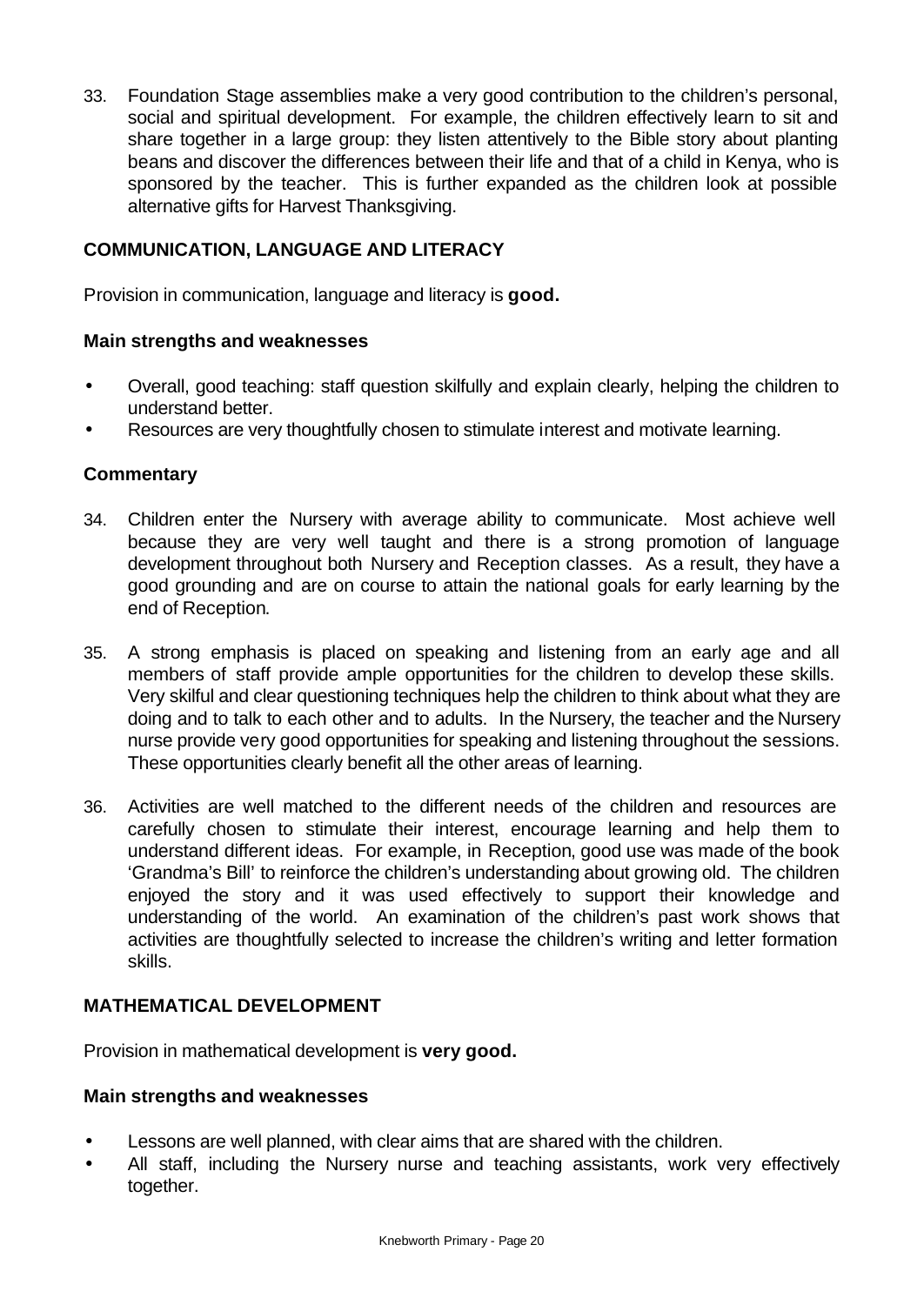### **Commentary**

- 37. Children enter the Nursery with average skills in mathematics. They achieve well and are on course to attain average standards by the end of the year. Teaching in this area of learning is good in both the Nursery and Reception classes. Adults effectively build on what the children know, and provide many well-planned opportunities to enhance children's learning. For example, children learn to sequence correctly the days of the week as they sing and complete the calendar each day. Good questioning probes the children's understanding and helps them to think harder as they work out, for example, the order of numbers from 1 to 10.
- 38. Learning is enhanced because the children have many practical opportunities to increase their understanding and worthwhile challenges to build on what they have learned. For example**,** in the Nursery, individual fish with spots on them and number cards are presented and the children are asked to match the number of spots with the numeral on a card, while in the Reception, an examination of the children's past work shows that they have used cubes to measure the height of different sized teddy bears. The very good collaboration between the teachers and the Nursery nurse and teaching assistants successfully reinforce the children's learning.

### **KNOWLEDGE AND UNDERSTANDING OF THE WORLD**

Provision in knowledge and understanding of the world is **good**.

#### **Main strengths and weaknesses**

- Children achieve well and make good progress in their learning.
- Very good adult involvement in all practical activities ensures that children make the best use of these opportunities.
- There are good opportunities to use the computer.

- 39. School records show that the children enter the Nursery with limited knowledge of the world around them. Teaching and learning are good in both the Nursery and Reception classes and all children make good gains. The majority of the children are on course to attain or exceed the nationally agreed early learning goals, while the more able children, around 25 per cent of the year group, are likely to achieve higher than the expected level.
- 40. An examination of the children's past work shows that they are provided with a wealth of experiences to enrich their learning. For example, they find out about their five senses, look closely at bulbs and plants to see how they grow, they make finger and pop-up puppets and design a route for the floor turtle to travel along. The Reception children enjoyed their learning about the different uses of feet. They respond to questions with, *"We need feet to help us walk"* and *"If you had only one foot you'd have to hop".* They are alert, attentive, and keen to participate in the lesson. The children's interest is further stimulated and their knowledge of the wider world is extended by the visit of a granddad as they see for themselves the differences that occur in getting old.
- 41. Children have good opportunities to use the school computer suite and a number of different computer programs are used daily in the classroom to support their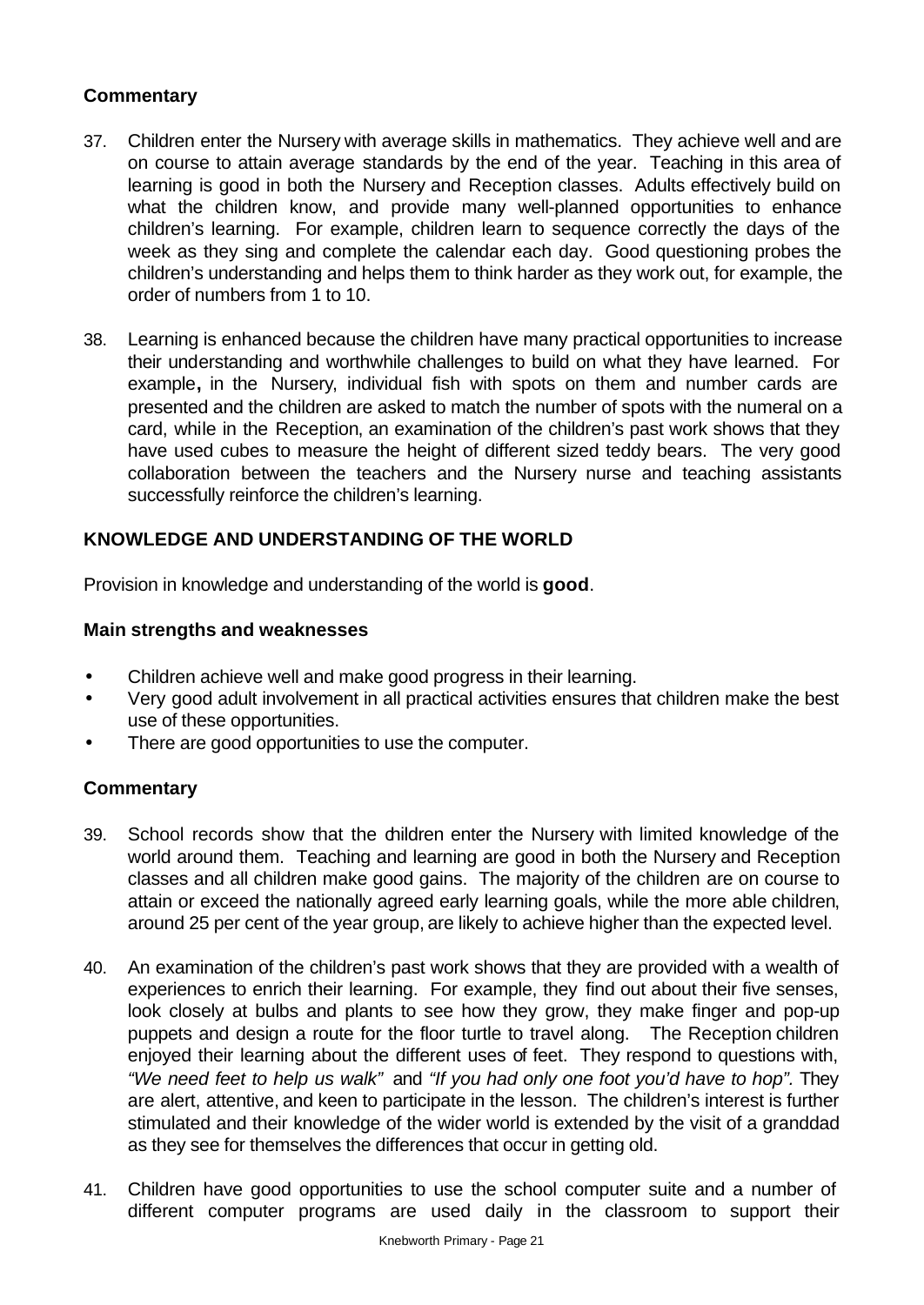understanding of the planned activity. The children make good progress using the mouse and keyboard.

#### **CREATIVE AND PHYSICAL DEVELOPMENT**

42. No overall judgement can be made about provision or standards in these areas of learning, but teachers' planning, photographic evidence and classroom displays indicate that children are given a very good range of carefully planned experiences. Stimulating resources and equipment are used well to support the children's learning.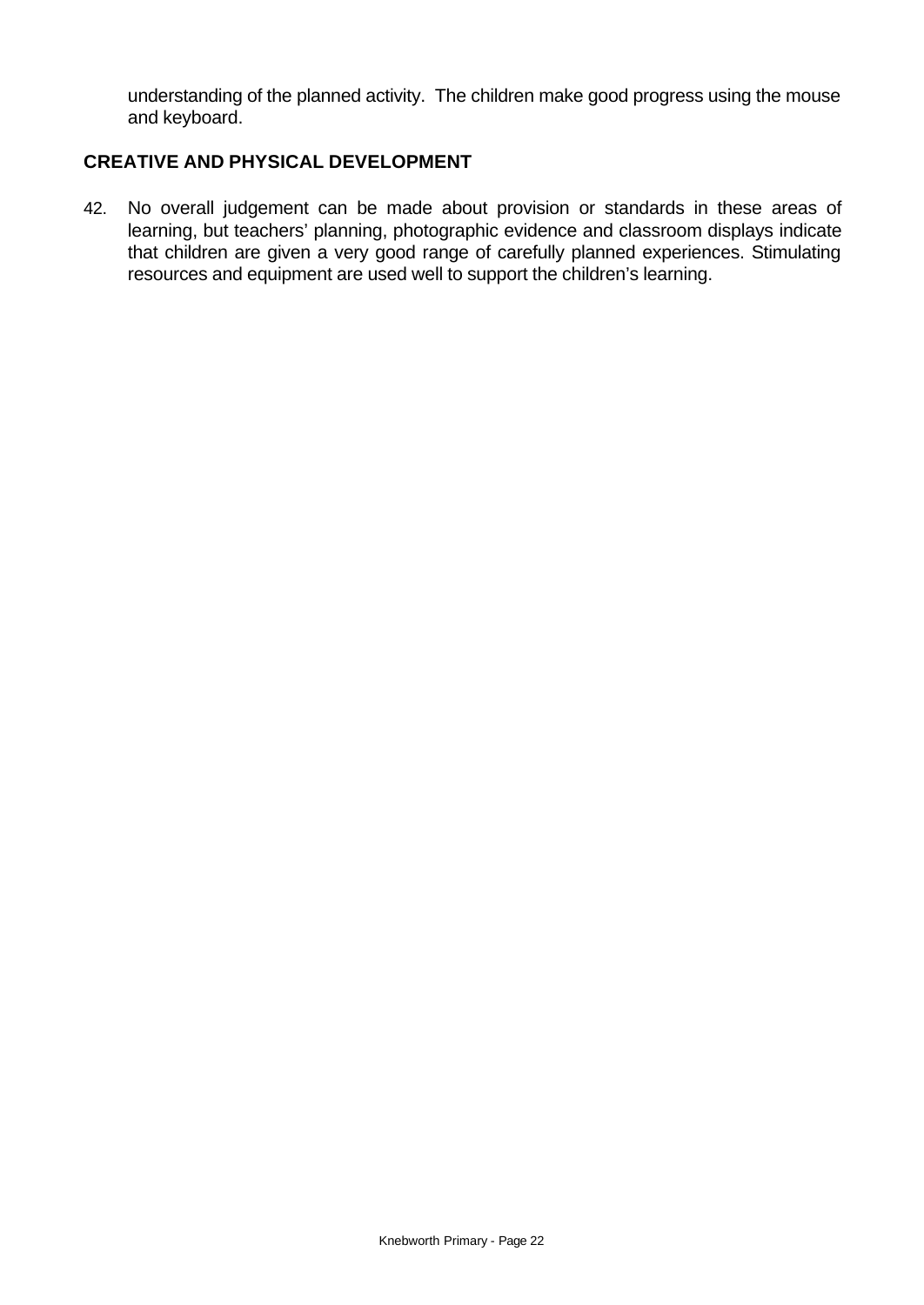### **SUBJECTS IN KEY STAGES 1 and 2**

### **ENGLISH**

Provision in English is **very good.**

#### **Main strengths and weaknesses**

- Very good teaching throughout the school means pupils achieve very well.
- The leadership of the coordinator has been pivotal in raising standards.
- Excellent assessment systems ensure pupils' progress is tracked meticulously.

### **Commentary**

- 43. Standards in speaking and listening, reading and writing, are above average in Year 2 and well above average in Year 6. Results in the 2003 national tests were well above average in Year 2 and above average in Year 6. Unpublished results for 2004 indicate an improving picture, especially in the number of pupils attaining the higher Level 5. Pupils are very articulate and keen to offer contributions in lessons. They talk enthusiastically about their work. In small group work they collaborate very well together.
- 44. Reading is greatly valued, and all pupils know their targets for improvement. Very effective use is made of guided reading time to develop their understanding of texts. A sensitive discussion took place in Year 6 about a book depicting the start of the war in Nazi Germany and its effect on a young witness to those events.
- 45. The school has identified boys' writing as an area for improvement and has worked hard to address this. Teaching methods have been adapted to make writing more appealing, and story structure broken down into component parts. One boy volunteered that he was beginning to enjoy writing because the teachers made it interesting and gave him time to think. Presentation of work is a major strength, with handwriting flowing smoothly.
- 46. The very good teaching stems from teachers' impressive subject knowledge, which is enhanced by training from the coordinator, for example in guided writing. A range of very effective strategies captures pupils' interest. In Year 1, the teacher asked groups of pupils to shout out when she used a particular method to read a tricky word, reinforcing the various approaches to reading. Teachers have high expectations and set challenging work. Teaching assistants provide very effective support to groups of pupils. Marking consistently moves pupils on in their learning.
- 47. The coordinator provides very strong leadership. She monitors the quality of teaching and learning assiduously. Outstanding tracking systems enable the progress of each child to be followed. In Years 5 and 6 the formation of additional teaching sets has enabled less confident pupils to receive greater individual attention and boosted their attainment. Improvement since the last inspection has been good.

#### **Language and literacy across the curriculum**

48. There are very effective links with other subjects especially in history, science, and personal, social and health education. For example, Year 2 pupils wrote at length about Grace Darling and Year 4 pupils produced leaflets encouraging people to visit a local nature reserve. Class books on a variety of topics are a feature of many rooms and provide ample evidence that that the many opportunities planned for pupils to write for a wide range of purposes effectively promote their literacy skills.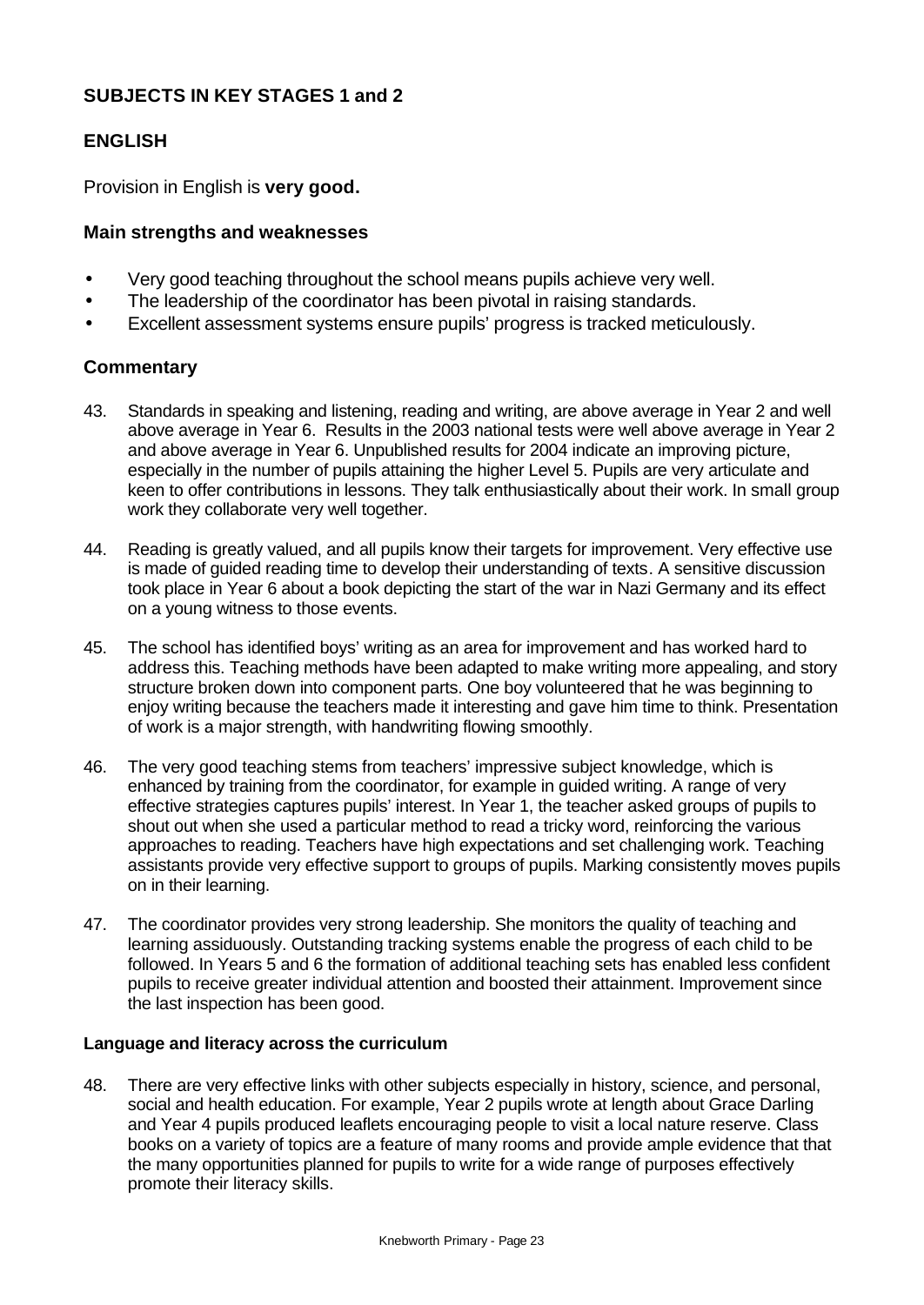### **MATHEMATICS**

Provision in mathematics is **very good.** Achievement is very good. Standards are above average by the end of Year 2 and well above average by the end of Year 6.

#### **Main strengths and weaknesses**

- Very good subject leadership has been instrumental in improvements to teaching and learning and to the use of investigational methods.
- Very good teaching and very good systems for keeping track of pupils' progress and for setting appropriate targets lead to well above average standards.
- Organisation and lesson planning cater very well for pupils of different levels of ability and so all achieve very well.
- The use of information and communication technology resources is under-developed.

- 49. National test results in 2003 for Year 2 pupils were very high in comparison with other schools with more than half of pupils gaining the higher then expected Level 3. These pupils are now in Year 4 and inspection evidence confirms that this is a particularly high attaining year group, with very few pupils having special educational needs. In Year 6, results were above average when compared with all schools nationally and well above average when compared with other schools whose pupils had recorded similar results in their Year 2 tests.Teaching is very good and pupils build well on their earlier learning; achievement is very good, overall. There are very good assessment systems for keeping track of the progress of individual pupils and of year groups. Individual targets for the end of the year are set in October and reviewed half-termly. These arrangements have a very positive influence on pupils' achievement.
- 50. Examination of the work of pupils in both the past and present Year 2 indicates above average overall attainment with both year groups having an average proportion of pupils with special educational needs. Pupils make particularly good progress in number work and exercise books show good variations in the challenge presented to pupils of differing abilities. During the inspection, pupils in Year 1 made good gains in their learning about shapes and the quality of their learning was very good because of very well chosen practical tasks and lots of adult encouragement to use descriptive language correctly. Pupils build well on their Foundation Stage learning; achievement for pupils of all abilities, including those for whom English is an additional language, is good throughout Years 1 and 2.
- 51. Pupils in both Year 5 and Year 6 benefit from the arrangement whereby the two classes in each year group are taught in three ability groups. The less able pupils in Year 5 made good gains, from low starting points, in their facility with addition and subtraction facts for numbers up to 20. Their teaching is rightly building up their self-esteem by going back as far as is necessary in order to establish a secure basis for further learning. The most able pupils in the year group demonstrated in their lesson that they were confident about finding complements to 100 and 1000 and subsequently used this in finding the difference between two large integers. Pupils responded well to their teacher's high expectations and good organisation.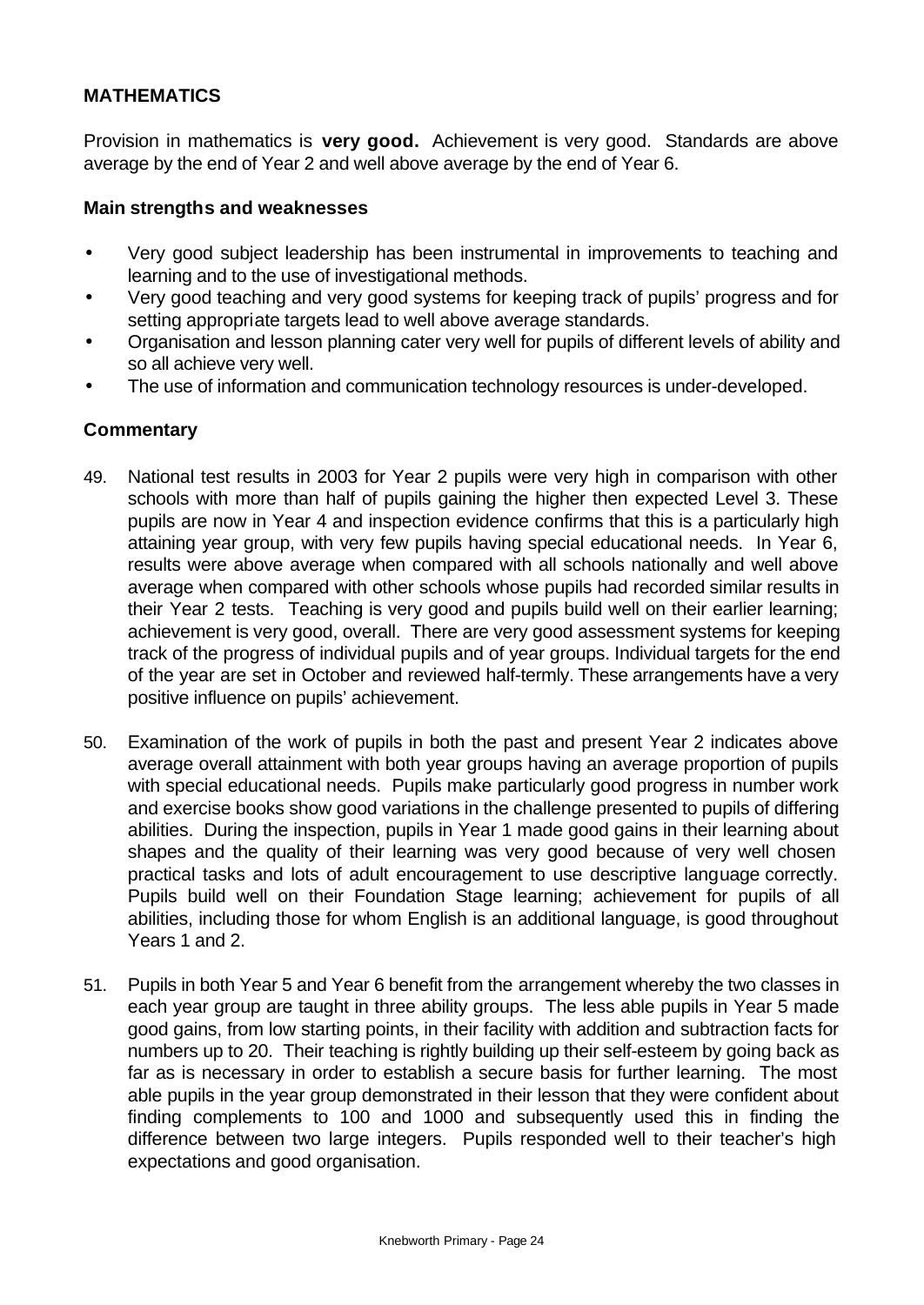52. The more able pupils in Year 6 clearly enjoyed rising to the challenge of demanding mental arithmetic, for example working out 75 per cent of £32, calculating 3/8 of the answer and then halving that. Their mental skills, familiarity with strategies and ability to explain what they were doing was clearly above average and owed much to their teacher's skilled teaching for understanding. As subject co-ordinator she has provided very good support for colleagues and has led the improvement in teachers' use of questions and in their use of more open-ended investigations and real-life applications. As a result the quality of teaching and learning throughout the school are very good and pupils' achievement in Years 1 to 7 is very good. There has been good improvement in provision and standards since the last inspection. The co-ordinator rightly sees the introduction of interactive whiteboards throughout the school as a necessary catalyst for the required increase in the amount and quality of use of information and communication technology in supporting teaching and learning.

### **Mathematics across the curriculum**

53. There are some good examples of pupils using their mathematical skills, mainly data handling and graph drawing, in other subjects, for example science. Overall, however, there are too few planned opportunities for pupils to apply and extend their mathematical skills outside their mathematics lessons.

# **SCIENCE**

Provision in science is **very good.**

## **Main strengths and weaknesses**

- Standards are above average in Year 2 and in Year 6 they are well above average.
- Well-informed and enthusiastic leadership and management are facilitating further improvements in pupils' achievements.
- The quality of teaching and learning is very good and pupils develop their skills, knowledge and understanding very well.
- Teaching and learning are very good and pupils achieve very well.

- 54. In 2003, the teachers' assessments show that nearly all of the pupils in Year 2 at that time attained Level 2, the nationally expected level, while more than half of them gained the higher Level 3. Overall, standards were above average. In Year 6, results were average when compared with all schools nationally, although 95 per cent of pupils gained the nationally expected Level 4; overall results were depressed because only 45 per cent of pupils gained Level 5. In the previous years, results had been well above average when compared with all schools. Indications from the provisional test results in 2004 are that overall results are likely to be at least above average with a greatly increased proportion of pupils gaining the higher Level 5. There has been good improvement in provision and standards since the last inspection.
- 55. Completed work by pupils in Year 2 shows good development of scientific knowledge and of observational and recording skills. There is evidence of good early predictions and investigative work, for example into whether girls or boys have bigger hands. This is followed well by the use of a formalised planning framework when carrying out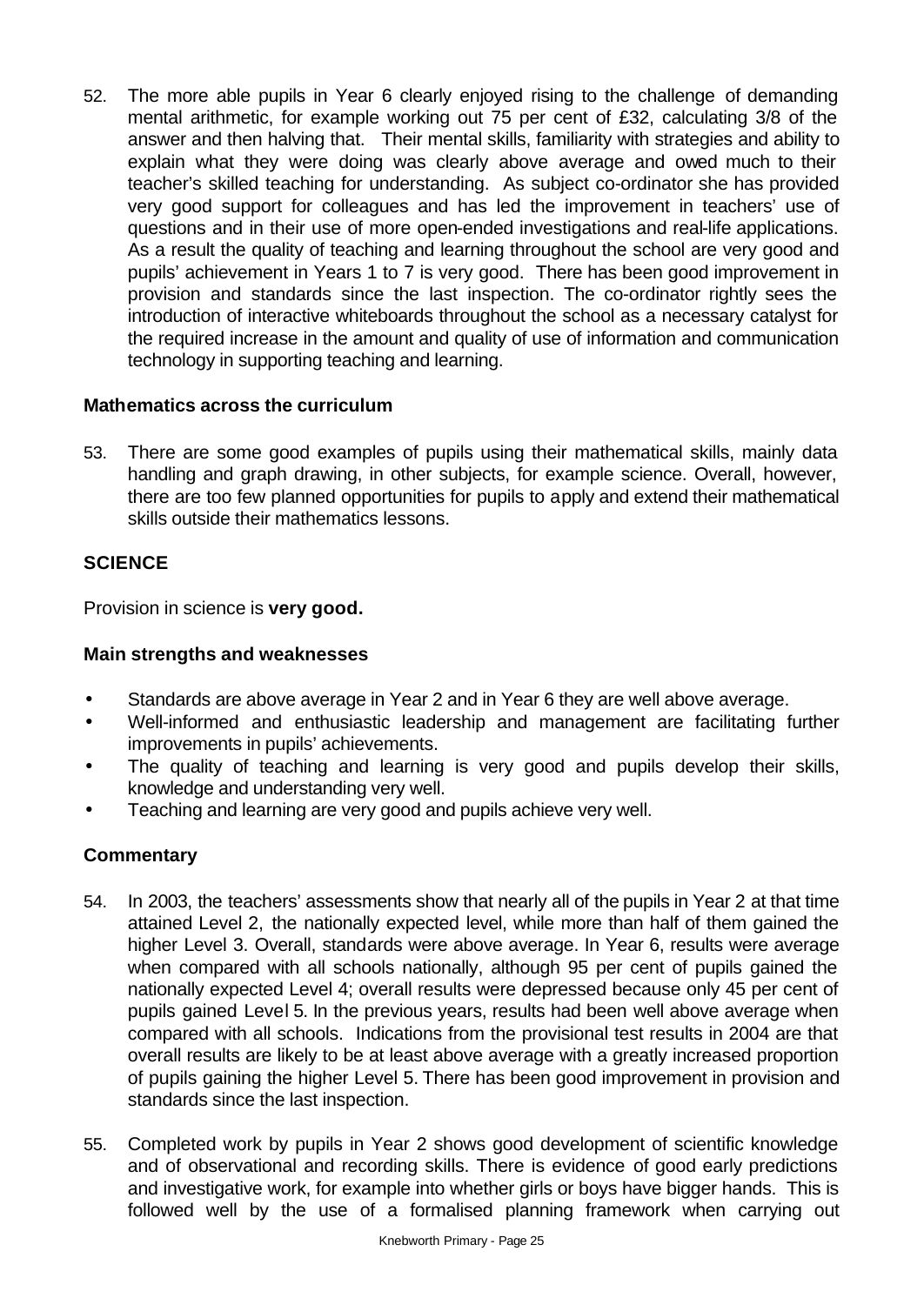experimental work on the properties of materials. During the inspection, very good teaching and very good parental support in investigative activities enabled Year 1 pupils to make very good gains in their learning about their senses. Year 2 pupils showed good and developing knowledge and understanding of the life cycle of a flowering plant. In one class, their learning was enhanced through the use of drama as pupils enacted the life cycle. Achievement throughout Years 1 and 2 is good.

- 56. The overall quality of teaching and learning are very good throughout the school and the co-ordinator's recent initiative with respect to learning through investigation has clearly been very successful. Joint planning by teachers in each year group is beneficial and ensures that scientific expertise is shared well. Science is always taught in the afternoons and the length of time allocated is often used well; on occasions, however, for example when Year 5 pupils were investigating the sound insulation properties of materials, it would have been better to allocate the time more flexibly.
- 57. Year 6 pupils showed good understanding of the scientific method when investigating elastic limits, recognising, for example, the need to take repeated measurements to increase reliability. All, including those for whom English is an additional language and those with learning difficulties, achieved well during the lesson because of good adult support and the setting of tasks that matched learning needs very well. Earlier completed work shows that pupils develop a very good scientific knowledge base and understanding of the scientific method. The subject provides many opportunities for using pupils' literacy skills as they improve their written accounts. The co-ordinator, who provides very good leadership and management, rightly intends to develop more planned links with both mathematics and information and communication technology.

### **INFORMATION AND COMMUNICATION TECHNOLOGY**

Provision in information and communication technology is **good**.

### **Main strengths and weaknesses**

- Teaching and learning are good and pupils achieve well in developing their skills.
- Resources are already good and the there has been good preparation for the imminent introduction of interactive whiteboards.
- The subject is very well led and managed and this contributes strongly to the improving standards.
- Information and communication technology is not used enough in other subjects and some pupils have too narrow a view of its use in society.

### **Commentary**

58. In Year 2, pupils' standards of attainment are above average; they become confident users of a good range of software applications and achieve well in terms of developing mouse and keyboard skills. Pupils in Year 6 did not have the benefit of such good opportunities in their earlier years but their standards of attainment are, nevertheless, above average. This represents good improvement since the last inspection when standards in Years 2 and 6 were average. Pupils make good progress in developing their skills throughout the school; they benefit from greater access to computers in corridors and classrooms as well as in the computer suite.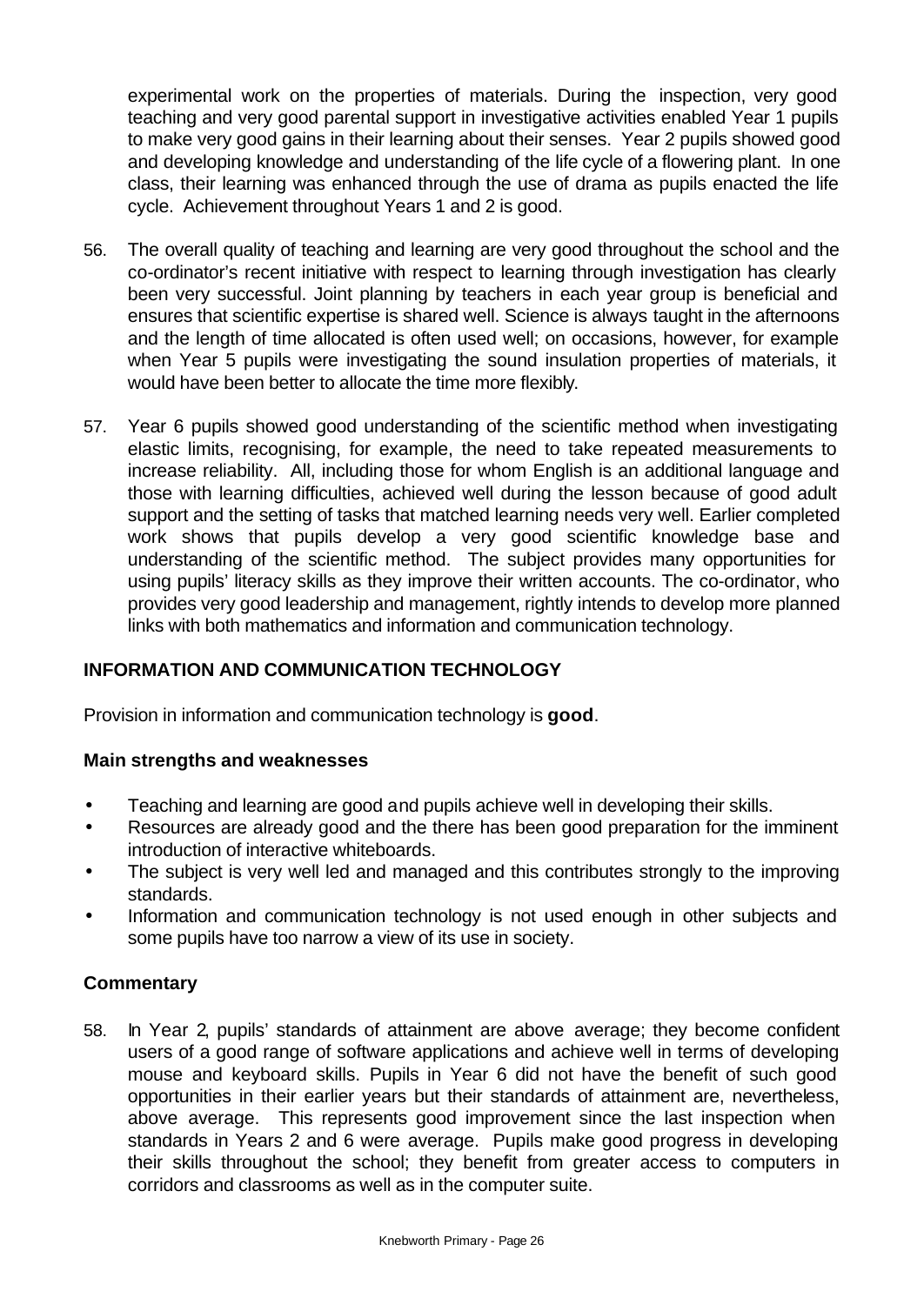- 59. The overall quality of teaching and learning is good and pupils of all abilities benefit from having work set at a level appropriate to their learning needs. For example, Year 5 pupils on the special educational needs register and those for whom English is an additional language benefited from working in pairs and from the teacher's direct support. Extra challenge was provided for the more able pupils in this very successful lesson.
- 60. The topicality of a debate on foxhunting provided a good stimulus for Year 6 pupils who were learning to refine Internet searches. Most displayed a good understanding of the principles and higher attaining members of the class worked well at identifying bias in sites. Older pupils, as well as younger ones, sometimes think that the use of information and communication technology is limited to the Internet, games and word-processing and this has been identified as an area for improvement.
- 61. The leadership and management of the subject are very good and this makes a key contribution to pupils' good achievement. In particular, assessment is very well developed and the computer diaries that pupils keep engage them well in their learning as well as providing useful opportunities for using literacy skills. The co-ordinator also has responsibility for the gifted and talented pupils throughout the school and rightly sees the potential of information and communication technology to meeting the needs of some of them. A group of pupils, for example, produce a newsletter for the school's website and they displayed a very good understanding of website design and features. They have been very successfully empowered to be highly self-starting and self reliant in their role.

### **Information communication technology across the curriculum**

62. Information communication technology is widely used in literacy and there are some good examples of its use in other areas of the curriculum. In art and design, for example, pupils in Year 2 painted striking pictures in the style of Mondrian. In Year 5, research on the Bayeux Tapestry led to very good batik work while a painting program was used very well to enhance pupils' learning about reflective symmetry. Overall, however, the school recognises that this is an area for further development and regards the imminent provision of interactive whiteboards throughout the school as part of the means for addressing this.

### **HUMANITIES**

### **Religious education**

Provision in religious education is **satisfactory.**

### **Main strengths and weaknesses:**

- Assemblies, visits and visitors make a positive contribution to pupils' learning in religious educat
- There are good cross-curricular links to English.
- There is no formal assessment system.

### **Commentary**

63. There was insufficient evidence available for a judgement to be made about the quality of teaching and learning. From the two lessons seen and from scrutiny of past work,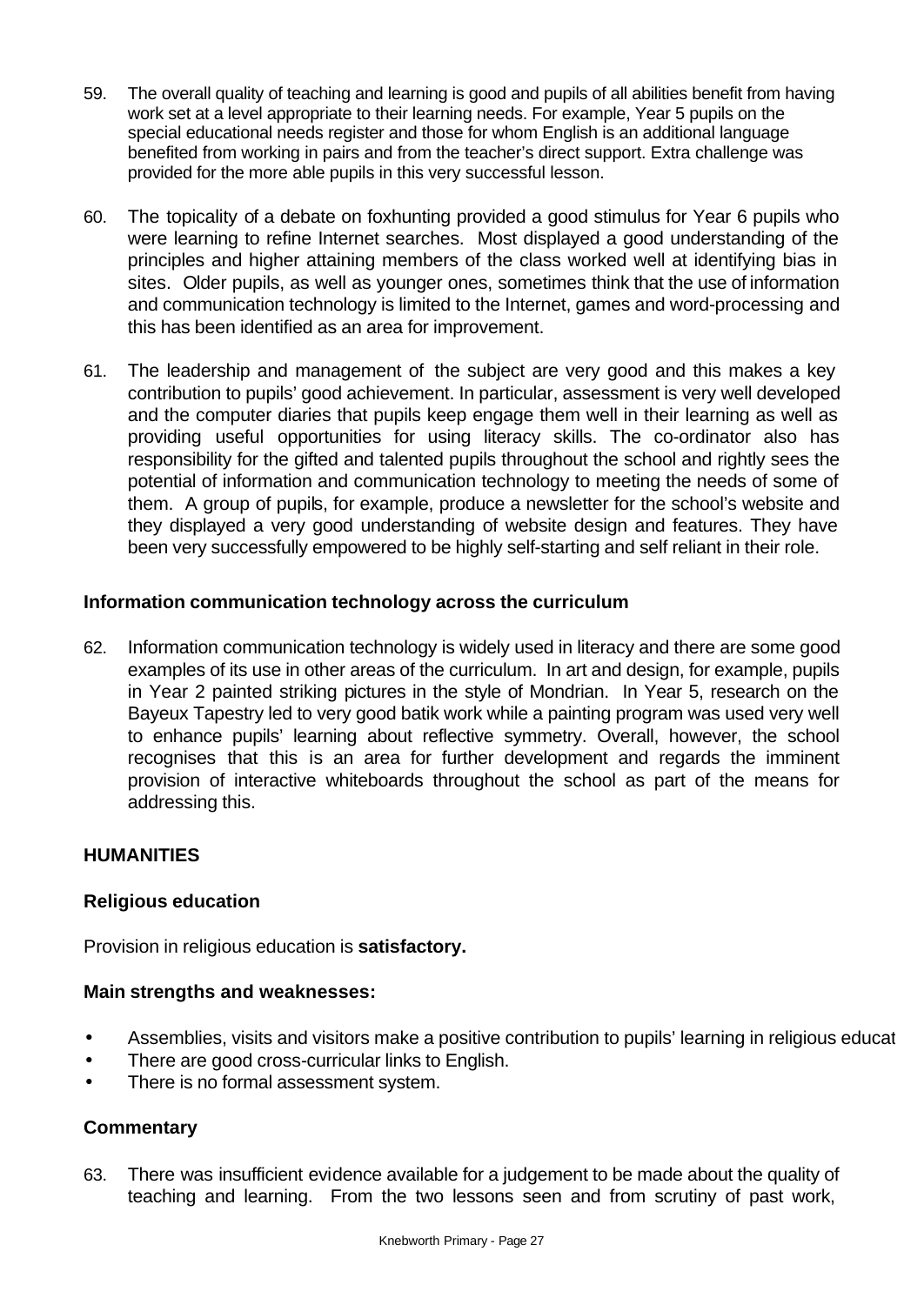examination of teachers' planning and discussion with the co-ordinator, it is clear that there is satisfactory provision that meets the requirements of the locally agreed syllabus; standards are broadly in line with those expected. Teaching in the lessons observed was good and built well on the pupils' previous experiences. In Year 5, the pupils began to understand the necessity of rules in our lives by relating the Ten Commandments to their everyday life; one pupil suggested that rules are *"to keep us safe"*, while another felt there was a need *"to look after the environment".* In a Year 4 lesson, the pupils compared the signs and symbols found in religions to those seen in their own lives; they talked about the symbols in the Sikh religion and the Christian cross together with symbols for Brownies, the Union Jack and the school badge.

- 64. Pupils are provided with good opportunities to learn about their own and other's faith. There are good links with literacy, geography and art. Pupils use a variety of written skills to illustrate their understanding of facts and traditions from the different religions. For example, in Year 1, pupils effectively learn about the Qu'ran being a special book for Muslims. One pupil wrote, *"It must be looked after very carefully".* In Year 5, the pupils recorded a comparison of Christian and Hindu creation stories and then used a storyboard to write an 'uncreation' story.
- 65. Assemblies and visits to local churches help to develop pupils' emerging understanding of faith, and visits from people such as local church ministers and representatives from charity organisations, Bridge Builders, who present the Christian message through puppets, and parents from different ethnic backgrounds enrich this element of pupils' learning.
- 66. The subject is well led and efficiently managed and an appropriate improvement priority is to develop an effective system for recording pupils' progress in the key learning areas of the subject.
- 67. Two **history** lessons were observed, one from Year 3 and part of one from Year 6. From the lessons observed, a detailed examination of pupils' work and discussion with some pupils from Year 6, together with discussion with the subject leader, there is every indication that standards are average in Year 2 and Year 6. There is insufficient evidence to form judgements about the overall quality of teaching and learning and provision.
- 68. From discussion with Year 6 pupils it is evident that they enjoy learning history. They remember the experience of visiting Kentwell Hall and talk enthusiastically about what it was like in Tudor times. *"Mostly boys went to school. They learnt Latin. The girls would mainly stay at home and do the housework. The poor didn't have education."*
- 69. Evidence gathered from displays and pupils' past work in books show that the majority of pupils develop a reasonable sense of chronology and acquire good understanding of people, periods, episodes and events in history. There are good cross-curricular links to mathematics, art and design, geography and literacy to enrich the subject. For example, in a Year 4 art lesson, the pupils explored with great interest how to make a Celtic brooch, while in Year 2 the pupils write a book about Mary Seacole. Information and communication technology is used well as a resource for research and pupils actively search for information from CD-ROMs and the Internet.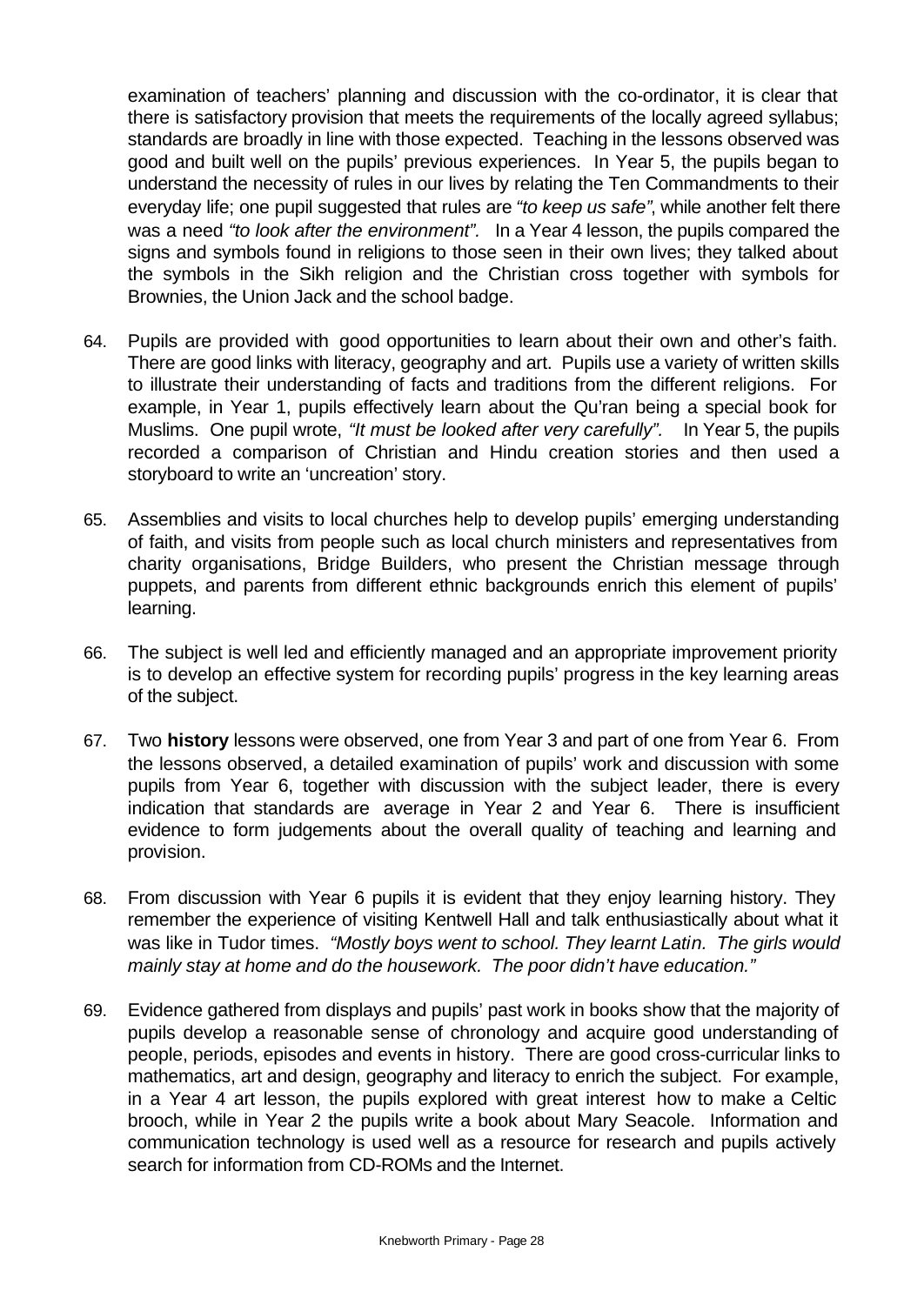70. **Geography** was not on the timetable during the term of the inspection and only a small amount of pupils' work was seen. No overall judgements are made on teaching and learning, standards or provision.

### **CREATIVE, AESTHETIC, PRACTICAL AND PHYSICAL SUBJECTS**

### **Art and design**

Provision in art and design is **good**.

#### **Main strengths and weaknesses**

- Skills are well taught throughout the school and pupils' attainment is above that expected for their age.
- There are strong links with other subjects.
- Issues from monitoring are not always followed up.

- 71. Standards are above average throughout the school and pupils achieve well because teaching is predominantly good and lessons are interesting. Pupils enjoy working with a range of media and learn techniques in a structured way. Displays around the school are attractive and diverse. A particularly striking example is work on the theme of Renoir's "Umbrellas". Teachers know their material well and have high expectations of what pupils can do. For example, Year 4 pupils sketched Celtic designs using different grades of pencil to achieve varying shades. Others attempted to reproduce the knot work patterns using pipe cleaners.
- 72. Leadership and management are good overall. Effective systems are in place for monitoring, including observing lessons. Feedback is not always followed up, though, as the same criticism concerning provision in Year 6 appeared in two successive annual reports. The coordinator keeps a useful photographic record of work, which shows coverage and how well pupils progress. Every other year an art week provides a whole school focus. The work of other subjects is enhanced, especially in English, history and science. Year 3 pupils were making clay bodies for mummification as part of their topic on the Ancient Egyptians. The positive picture portrayed at the time of the last inspection has been maintained.
- 73. **Design and technology** was not a focus for the inspection so there are no overall judgements. One very good lesson was observed, previous work was seen, planning was examined, and discussions held with pupils and teachers. In the Year 5 lesson pupils researched the qualities of sweets with a view to designing their own. It was well structured, well paced and involved all the pupils whatever their abilities. They recorded their findings very maturely and discussed them afterwards. There is evidence of good and very good work in all year groups, especially of puppets in Year 2, picture frames in Year 3 and Mad Hatter hats in Year 6. Pupils experience all the different stages of researching, designing, making, evaluating and refining their articles. The very effective coordinator has a clear vision for the development of the subject. This includes making assessments more rigorous and making better use of information and communication technology.
- 74. In the **music** lessons observed, the quality of teaching was satisfactory with some good features and standards of attainment were average. Because the subject was only sampled no overall judgments were made. There are clearly planned learning opportunities to help to develop the pupils' listening and appreciation skills. In Year 1, the pupils effectively explore the expressive use of sounds through using both voice and body percussion; this is a good foundation for future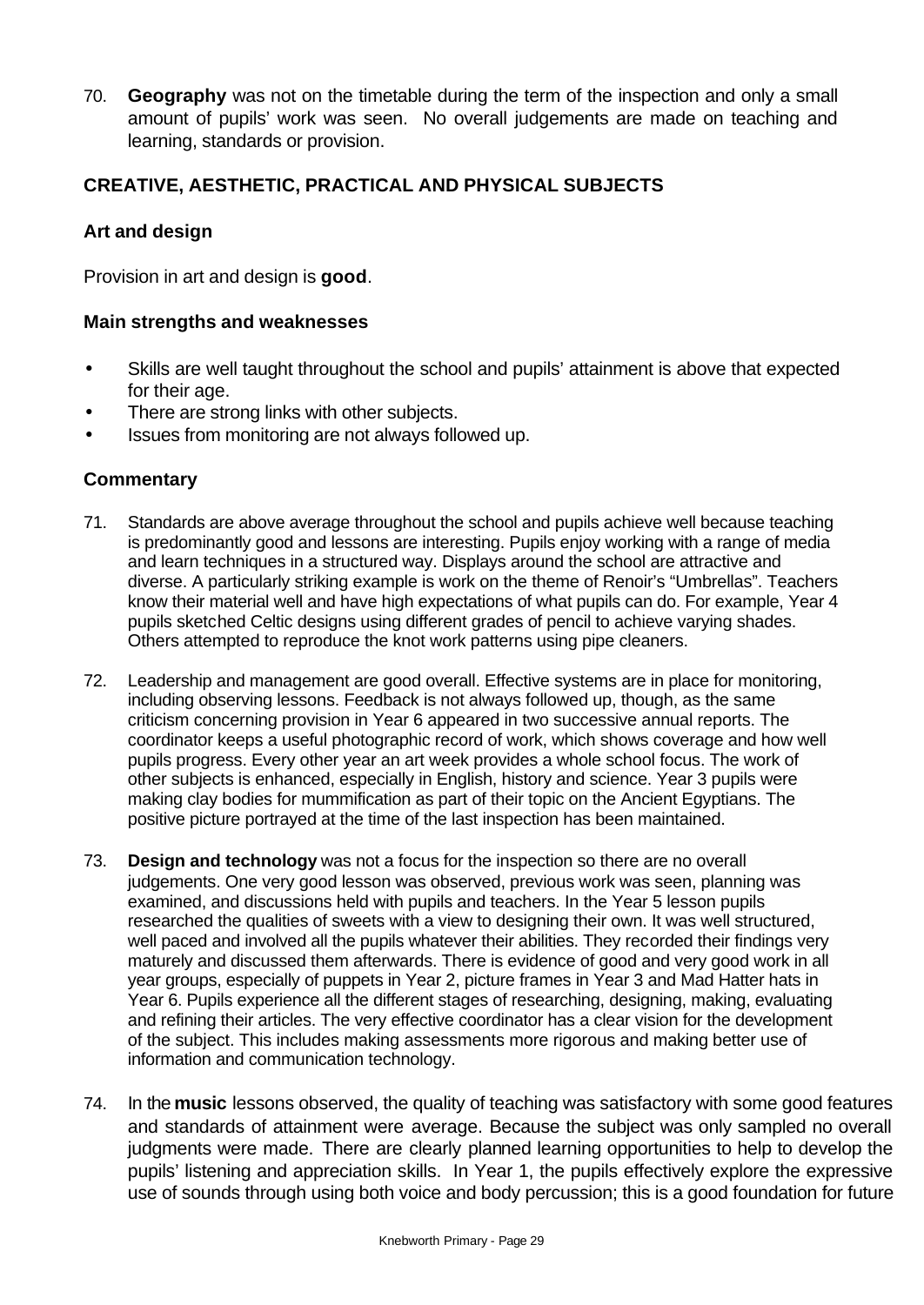musical composition. In Year 2, the pupils mainly keep a steady beat, using body percussion and reciting a 'rap' poem. Useful opportunities are provided for them to evaluate each other's performance. In Year 4, the pupils are beginning to understand musical notation and to identify crotchets and quavers through the good use of the patterns heard in 'market-calls', such as *"fresh strawberries".* In Year 6, the pupils begin to understand that lyrics can have a social and cultural meaning and that words can be powerful for delivering a message of protest.

75. There are good opportunities for musical enrichment. There are many opportunities for the pupils to learn to play musical instruments such as the trumpet, guitar, violin, cello, clarinet and flute through effective tuition from visiting music specialists. All pupils are given opportunities to perform publicly in concerts and religious festivals. The recently appointed co-ordinator has a good understanding of the strengths of the subject and the areas for future development. There is no evidence to show that assessments help the pupils to know how they can improve or feed into the teachers' future planning.

### **Physical education**

Provision in physical education is **good**.

#### **Main strengths and weaknesses**

- Involvement in the local schools' partnership has inspired staff.
- Pupils are kept fully involved in lessons.

- 76. Standards are average throughout the school and improving. This is because teachers are enthusiastically involved in the local schools' partnership, which has led to rapid development of the subject. A new scheme has been introduced and training and resources provided. Teachers have grown in confidence and teaching is mainly good. Pupils achieve well because lessons have a vibrant pace and they are expected to take responsibility for their learning. This involves them in exploring new ideas in lessons, showing good examples of their work and commenting constructively on the work of others. For example, Year 3 pupils discussed sequences of travelling and turning performed to music.
- 77. The coordinator provides very good leadership, and has benefited from working closely with specialist teachers in other schools. A wide range of clubs is available to pupils including football, netball, rugby and golf. Many pupils also take advantage of coaching on offer outside school. Active steps are taken to include those who do not enjoy the subject, such as setting up a club designed to interest them. Effective use is made of display boards to promote the subject. Improvement since the last inspection is good.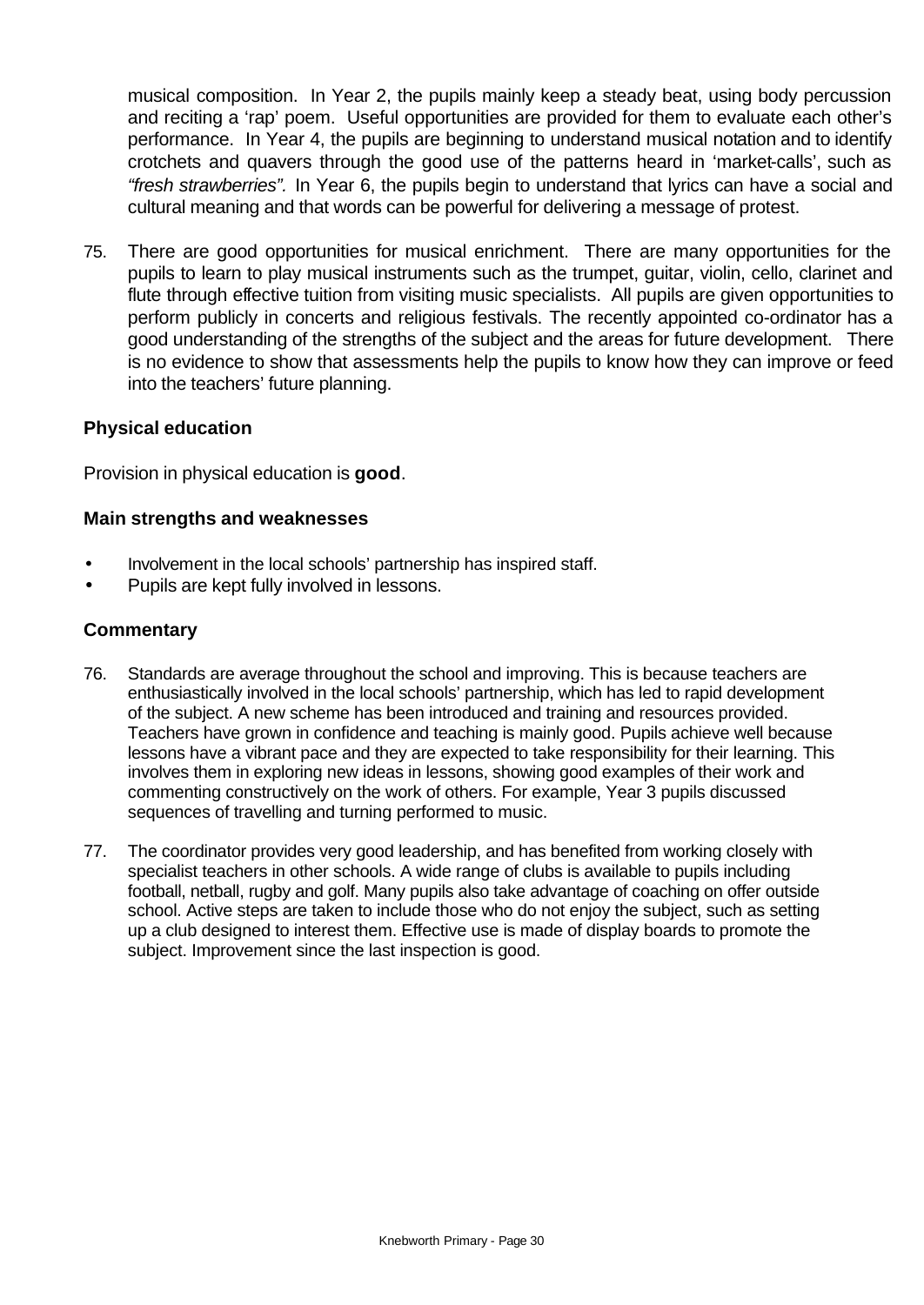### **PERSONAL, SOCIAL AND HEALTH EDUCATION AND CITIZENSHIP**

- 78. Concern for pupils' personal development has a high priority among the adults in school and is a thread that runs through all aspects of their work.Subject lessons as well as assemblies and arrangements for break times and lunchtimes are all designed to promote personal development and responsibility. The school's success in this respect is evident in the very pleasant and purposeful working atmosphere that adults and pupils maintain.
- 79. The school places a strong emphasis on caring for others and helping pupils to recognise the importance of relationships. This has a positive impact on their learning. In Year 2, pupils talk about what makes people special to them. For example, *"My family is special because they care for me all the time."* On considering their feelings about friendship, a pupil in Year 5 wrote, *"I would like a friend who's supportive, kind, friendly and loyal… They must be serious in serious situations and laid back in situations where you can be laid back."*
- 80. The school provides sex education and pupils are made aware of drugs related issues; Year 6 pupils benefit greatly from their Crucial Crew experience.The school council provides a valuable opportunity for the development of citizenship skills and for contributing to the school community.